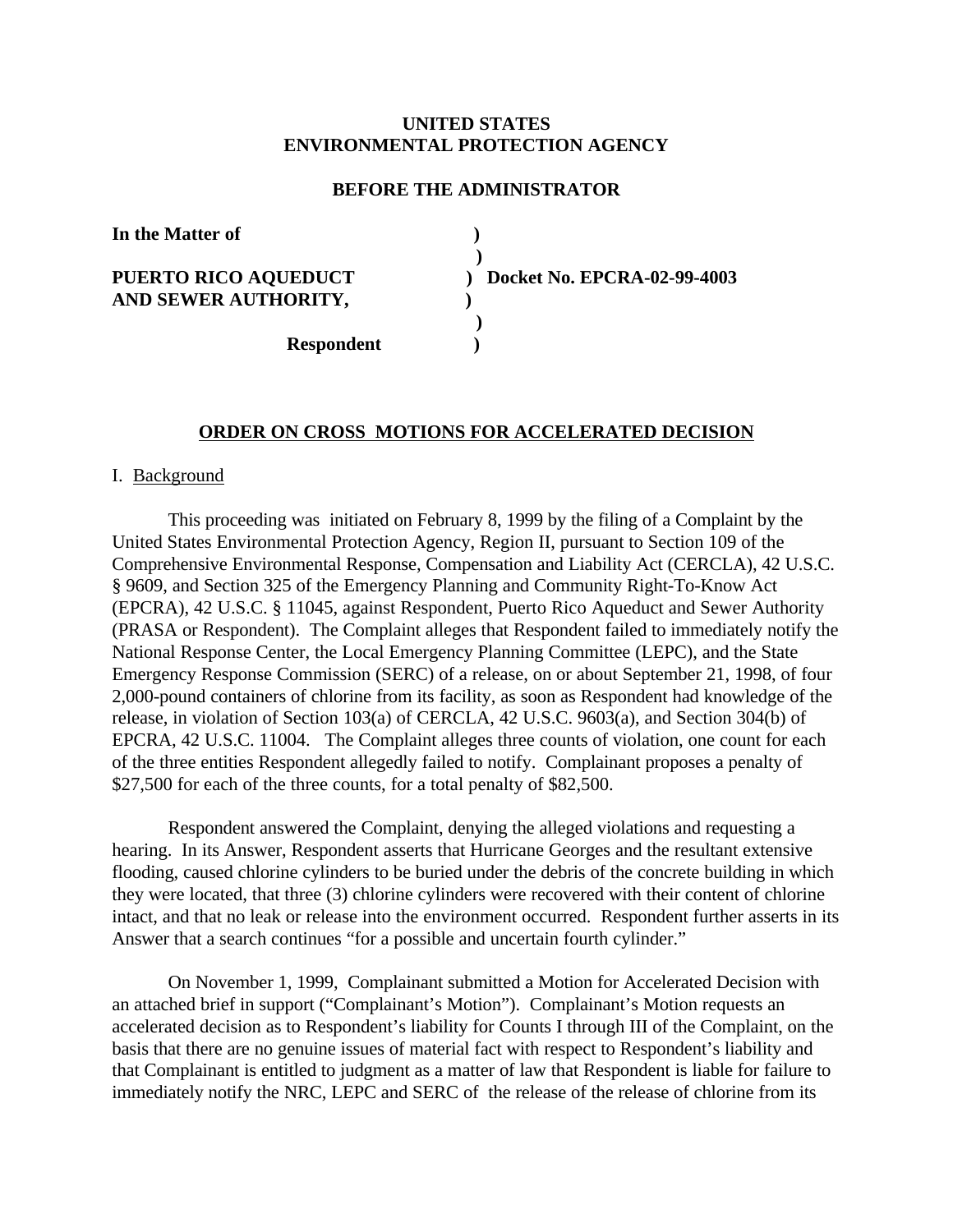sewage treatment plant on or about September 21, 1998.

On November 12, 1999, Respondent submitted a Motion for Accelerated Decision, accompanied by a Memorandum of Law in Support of PRASA's Motion for Accelerated Decision and in Opposition to Complainant's Motion for Accelerated Decision ("Respondent's Motion"). Accepting Complainant's recitation of undisputed facts set forth in Complainant's Motion, Respondent asserts that Complainant has failed to establish all of the elements of liability under Section 109 of CERCLA and 325 of EPCRA and that Respondent therefore is entitled to judgment as a matter of law. In particular, Respondent asserts that the loss of chlorine cylinders without more does not constitute a "release" of hazardous substances within the meaning of the statutory definition of the term. Respondent asserts further that Complainant has not presented facts sufficient to establish that Respondent had knowledge of any release. Finally, Respondent urges denial of Complainant's Motion on grounds that a genuine dispute of material fact exists as to whether Respondent "immediately notified" the NRC, SERC and LEPC. Complainant did not file any response to Respondent's Motion.<sup>1</sup>

### II. Discussion

## A. *Standard for Accelerated Decision*

The Rules of Practice, 40 C.F.R. Part 22, as amended, 64 Fed. Reg. 40176 (July 23, 1999), provide as follows with respect to accelerated decision, at 40 C.F.R. § 22.20(a):

The Presiding Officer may at any time render an accelerated decision in favor of a party as to any or all parts of the proceeding, without further hearing or upon such limited additional evidence, such as affidavits, as he may require, of no genuine issue of material fact exists and a party is entitled to judgment as a matter of law. The Presiding Officer, upon motion of the respondent, may at any time dismiss a proceeding without further hearing or upon such limited evidence as he requires, on the basis of failure to establish a prima facie case or other grounds which show no right to relief on the part of the complainant.

Summary judgment law under Federal Rule of Civil Procedure 56 is applicable to

<sup>&</sup>lt;sup>1</sup> Complainant's response was due fifteen days after service of Respondent's Motion, plus five days to account for service of the Motion by mail, so the due date for such response was December 2, 1999. 40 C.F.R. § 22.16(b), 22.7(c). By Complainant's failure to file a response to Respondent's Motion within that designated period, it "waives any objection to the granting of the motion," according to Section 22.16(b) of the Rules of Practice, at 40 C.F.R. Part 22. Nevertheless, by virtue of Complainant's position set forth in its Motion, which is clearly contrary to the position set forth in Respondent's Motion, Complainant is deemed to object to the granting of Respondent's Motion.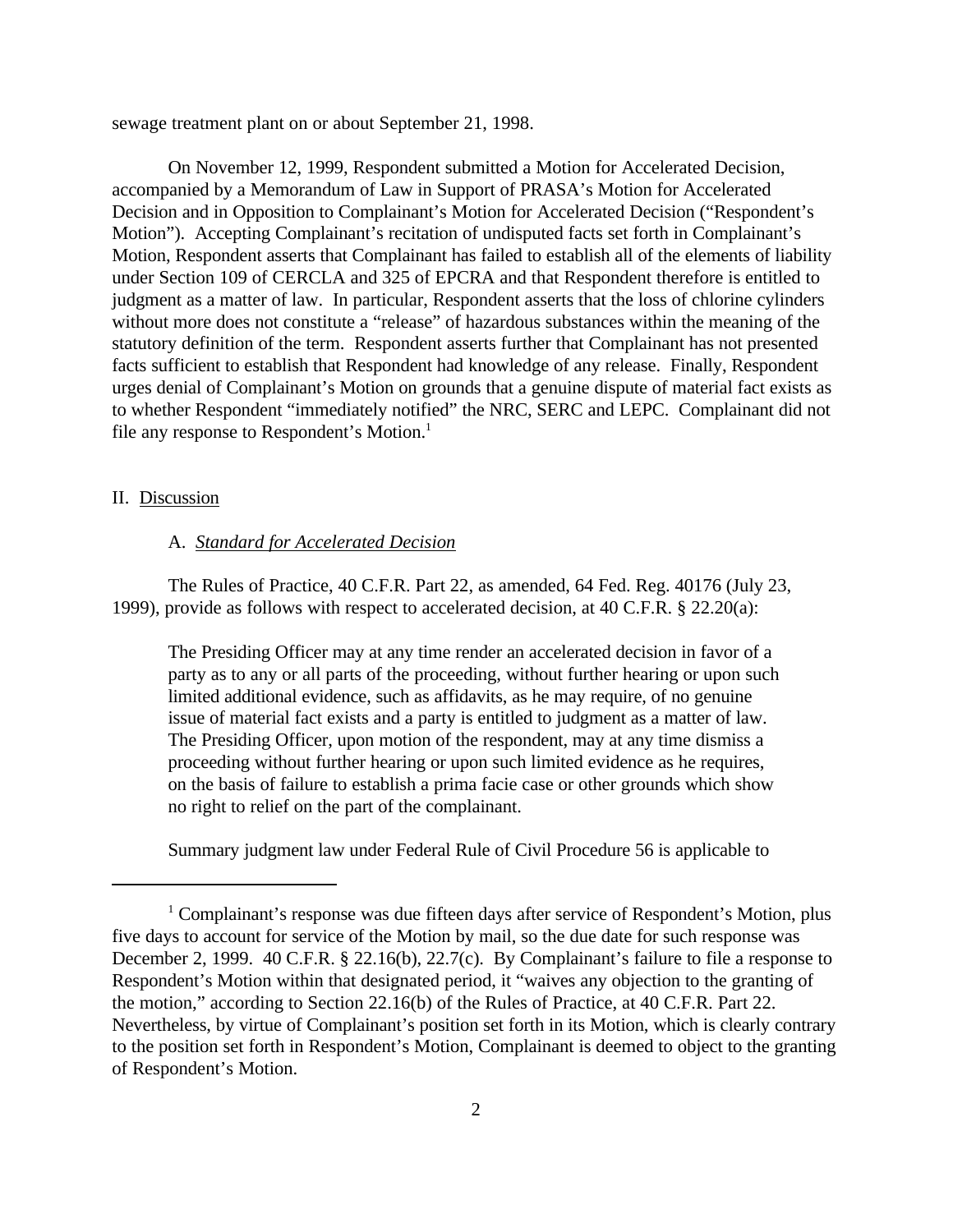accelerated decision under the Rules of Practice. *Puerto Rico Aqueduct and Sewer Authority v. EPA,* 35 F.3d 600 (1st Cir. 1994), *cert. denied,* 513 U.S. 1148 (1995); *CWM Chemical Services, Inc.*, 6 E.A.D. 1, 1995 TSCA LEXIS 10 (EAB 1995). The party moving for summary judgment has an initial burden to show the absence of any genuine issues of material fact, "identifying those portions of the 'pleadings, depositions, answers to interrogatories, and admissions on file, together with the affidavits, if any' which it believes demonstrate the absence of a genuine issue of material fact." *Celotex Corp. v. Catrett,* 477 U.S. 317, 323 (1986)(quoting Fed. R. Civ. Proc. 56(c) . Upon such showing, the opponent of the motion "may not rest upon the mere allegations or denials of [its] pleading, but [its] response . . . must set forth specific facts showing that there is a genuine issue for trial." Fed. R. Civ. Proc. 56(e). The party opposing the motion must demonstrate that the issue is "genuine" by referencing probative evidence in the record, or by producing such evidence. *Clarksburg Casket Company,* EPCRA Appeal No. 98-8, slip op. at 9 (EAB, July 16, 1999); *Green Thumb Nursery,* 6 E.A.D. 782, 793 (EAB 1997). An factual issue is "*material* where, under the governing law, it might affect the outcome of the proceeding," and is "*genuine* if the evidence is such that a reasonable finder of fact could return a verdict in either party's favor." *Clarksburg Casket,* slip op. at 9. The record must be viewed in a light most favorable to the party opposing the motion, indulging all reasonable inferences in that party's favor. *Griggs-Ryan v. Smith, 904 F.2d 112, 115* (1<sup>st</sup> Cir. 1990).

The fact that the parties both have requested accelerated decision does not require that an accelerated decision be granted. "When faced with cross-motions for summary judgment, the court is not required to grant judgment as a matter of law for one side or the other . . . . 'Rather, the court must evaluate each party's motion on its own merits, taking care in each instance to draw all reasonable inferences against the party whose motion is under consideration.'" *Heublein, Inc. v. United States,* 996 F.2d 1455, 1461 (2d Cir. 1993)(*quoting*, *Schwabenbauer v. Bd. of Educ. of City of Olean,* 667 F.2d 305, 314 (2d Cir. 1981)).

### B. *Statutory and Regulatory Provisions*

Section 103(a) of CERCLA provides, in pertinent part:

Any person in charge of a . . . facility shall, as soon as he has knowledge of any release . . . of a hazardous substance from such . . . facility in quantities equal to or greater than those determined pursuant to section 9602 of this title, immediately notify the National Response Center . . . of such release.

Section 304 of EPCRA requires the owner or operator of a facility to immediately provide notice to the LEPC and SERC of a release which requires notification under Section 103(a) of CERCLA. The regulations promulgated under Section 102 of CERCLA establish that a release requires such notification as soon as a person in charge of a facility has knowledge of a release in a quantity equal to or exceeding the reportable quantity (RQ) within a 24-hour period. 40 C.F.R. § 302.6. Chlorine is a "hazardous substance" under Section 102 of CERCLA and an "extremely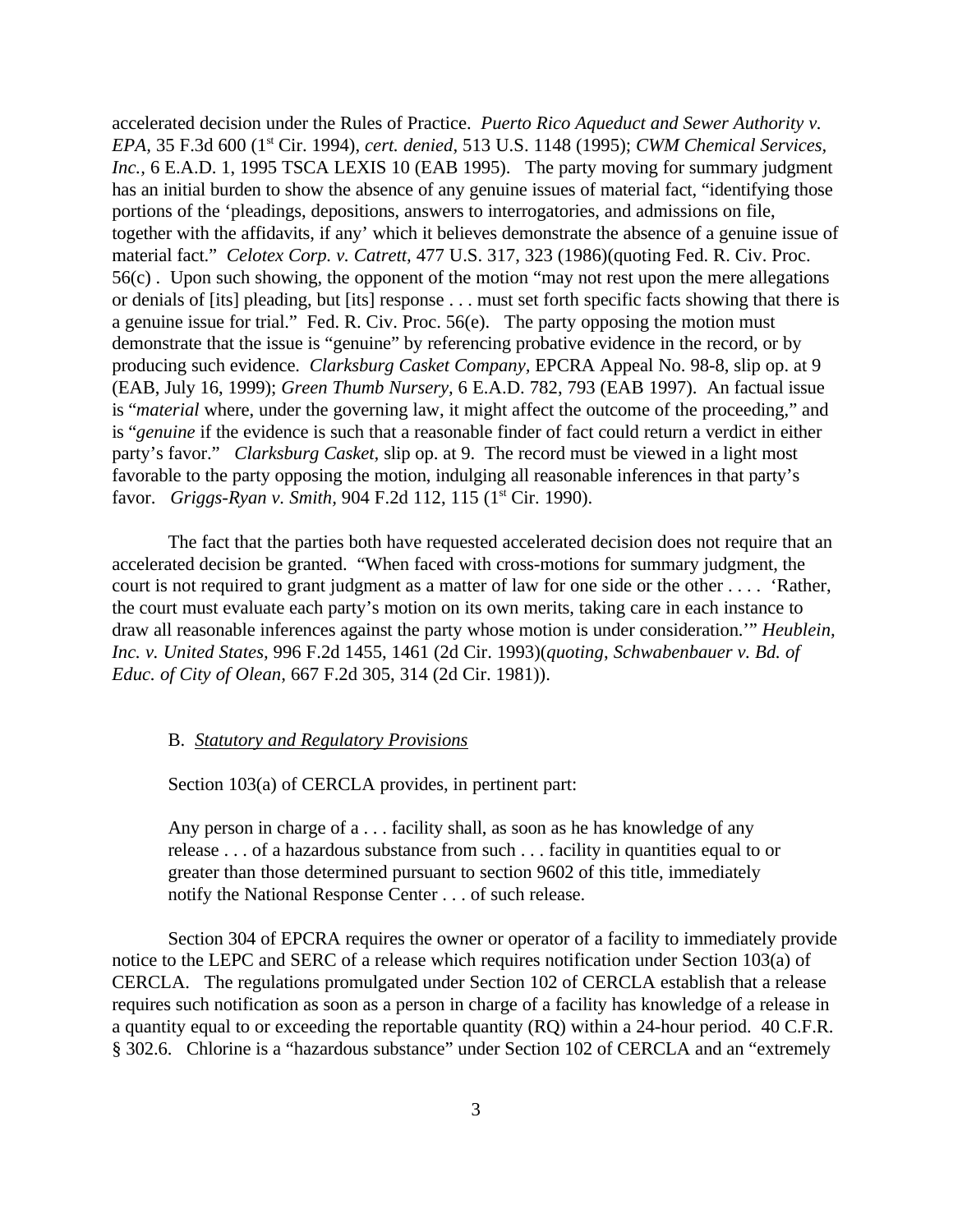hazardous substance" under EPCRA. 40 C.F.R. §§ 302.4, 355 Appendix A. The RQ for chlorine is 10 pounds. *Id.*

Prior to the Superfund Amendments and Reauthorization Act of 1986 (SARA), the term "release" was defined in CERCLA as "any spilling, leaking, pumping, pouring, emitting, emptying, discharging, injecting, escaping, leaching, dumping, or disposing into the environment," with certain exceptions not relevant to this proceeding. Section 101(22) of CERCLA, 42 U.S.C. § 9601(22) (1985). The Superfund Amendments and Reauthorization Act of 1986 added to the definition of "release" a parenthetical, so the definition since 1986 reads as follows:

any spilling, leaking, pumping, pouring, emitting, emptying, discharging, injecting, escaping, leaching, dumping, or disposing into the environment (including the abandonment or discarding of barrels, containers and other closed receptacles containing any hazardous substance or pollutant or contaminant) . . . .

CERCLA Section 101(22), 42 U.S.C. 9601(22) (exceptions omitted).

The definition of "release" in Section 329(8) of EPCRA, 42 U.S.C. 11049(8) is virtually identical: "any spilling, leaking, pumping, pouring, emitting, emptying, discharging, injecting, escaping, leaching, dumping, or disposing into the environment (including the abandonment or discarding of barrels, containers, and other closed receptacles) of any hazardous chemical, extremely hazardous substance, or toxic chemical." The definition of "release" in the regulations implementing the emergency notification requirements under EPCRA, at 40 C.F.R. Part 355, is identical to the statutory definition except that the term "CERCLA hazardous substance" replaces the term "toxic chemical." 40 C.F.R. § 355.20.

In contrast, the definition of "release" in the regulations implementing the emergency notification requirements under CERCLA, at 40 C.F.R. Part 302, does not include the parenthetical "including the abandonment or discarding of barrels, containers, or other closed receptacles." 40 C.F.R. § 302.3. This regulatory definition was not modified after SARA went into effect, but is identical to the original definition in Section 101(22) of CERCLA which predates SARA.<sup>2</sup>

EPCRA provides an exemption from the emergency notification requirements for certain releases. The notification requirements of EPCRA Section 304 do not apply to "any release which results in exposure to persons solely within the site or sites on which a facility is located,"

 $2$  In contrast, the regulations promulgated under Section 105 of CERCLA, governing the National Oil and Hazardous Substances Pollution Contingency Plan, were updated with SARA. The definition of "release" in 40 C.F.R. § 300.5 is identical to the current statutory definition in Section 101(22) of CERCLA, except that it states, "For purposes of the NCP [National Oil and Hazardous Substances Contingency Plan], release also means threat of release."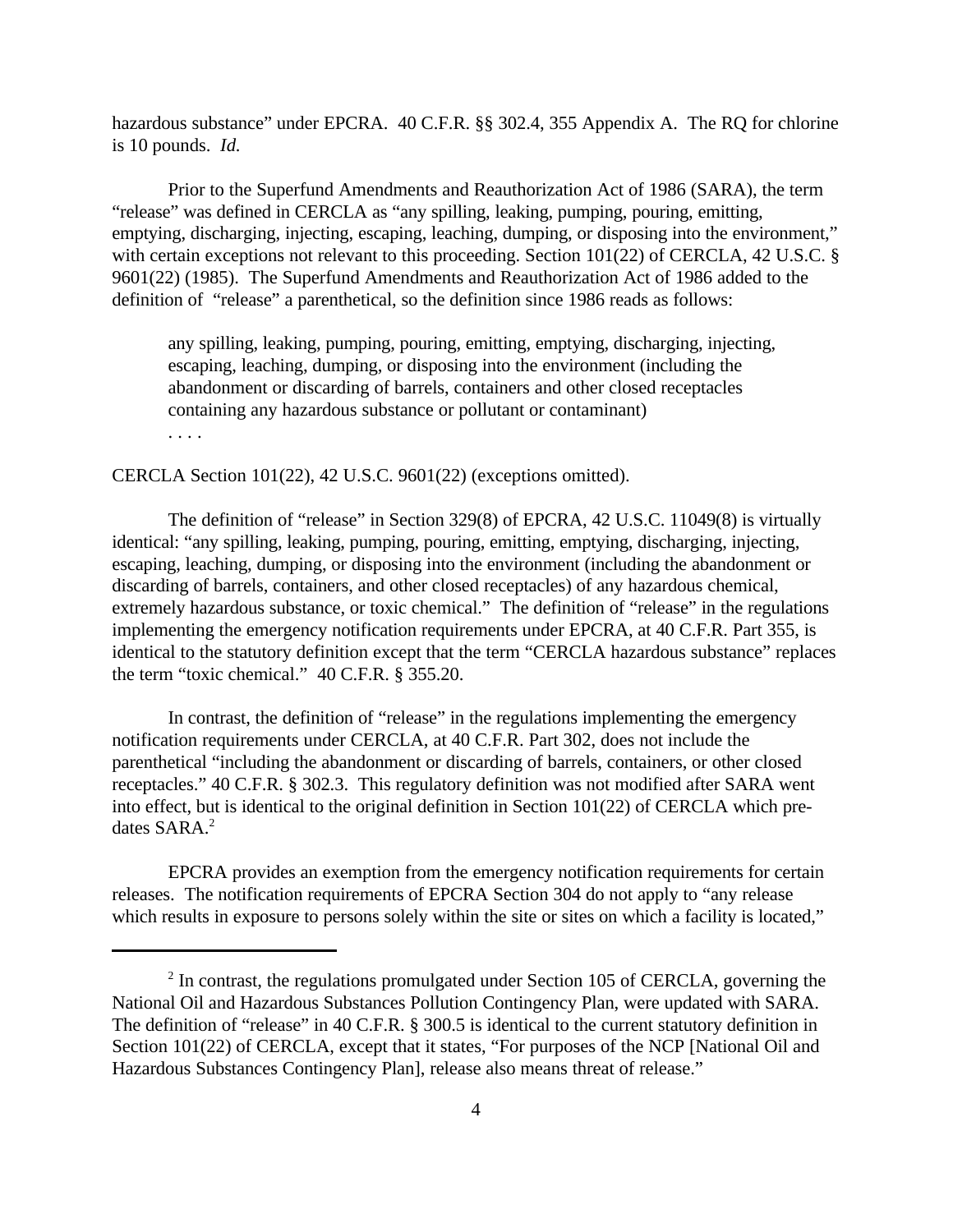as stated in Section 304(a)(4) of EPCRA.

### C. *Undisputed Facts*

The uncontested facts, as pertinent to the issues raised in the cross motions for accelerated decision on liability, are as follows: Respondent owns a sewage treatment plant located on Road No. 144, Km. 19.7, Jayuya, Puerto Rico (Stipulations, dated November 22, 1999 ("Stip.") ¶ 2. On September 21, 1998, Hurricane Georges struck the island of Puerto Rico, causing the flooding of the Rio Grande de Jayuya. (Stip. ¶ 8). On or about September 21, 1998, the flooding resulted in the collapse of portions of the sewage treatment plant, including the concrete building in which chlorine was stored (Stip. ¶ 9; Declaration of Jorge Torres ¶ 5, Respondent's Motion Exhibit 1). The hurricane caused the loss of cylinders of chlorine gas (Respondent's Motion at 1-2). Respondent had no control over the cylinders and there was a concern that the cylinders were leaking. (Respondent's Motion at 4; Complainant's Motion at 7). Each cylinder contained chlorine in excess of the reportable quantity (Stip. ¶¶ 5, 6, 10). A search involving various government officials was conducted for the cylinders, including a search by helicopter along the Jayuya River (Complainant's Motion at 11; Declaration of Angel Rodriguez ¶ 6, Complainant's Motion Exhibit 3; Complainant's Motion Exhibits 4, 5, 6; Declaration of Antonio Pardo, Respondent's Motion Exhibit 2). Within four months of the hurricane, three cylinders were recovered on the grounds of the facility. Respondent's Motion, n. 1; Complainant's Motion at 14; Complainant's Opposition to Motion to Dismiss at 8; Complainant's Prehearing Exchange Statement at 9; Respondent's Prehearing Exchange Statement at 6).

Respondent asserts that the three cylinders were recovered with their content of chlorine intact (Answer p. 4). Respondent also asserts that the three cylinders were found under the debris of the collapsed building (Respondent's Motion n. 3). Complainant does not contest those assertions, but believes that they are not relevant to the issue of Respondent's liability (Complainant's Motion at 14).

The parties dispute the number of chlorine cylinders which were lost. Complainant maintains that there were four, as evidenced by Respondent's report to the Puerto Rico Civil Defense (Complainant's Motion at 6, and Exhibit 4 p. 3 and Exhibit 5). Respondent claims there were three, based on information it has collected and on its unsuccessful efforts to find a fourth cylinder (Respondent's Motion n. 1).

#### D. *Arguments of the Parties*

Complainant requests accelerated decision in its favor as to liability on the basis of the undisputed facts stated above, together with documents submitted with its Motion as exhibits. Complainant interprets the definitions of the term "release" in Section 101(22) of CERCLA and Section 329(8) of EPCRA, to encompass the loss of the cylinders from Respondent's facility.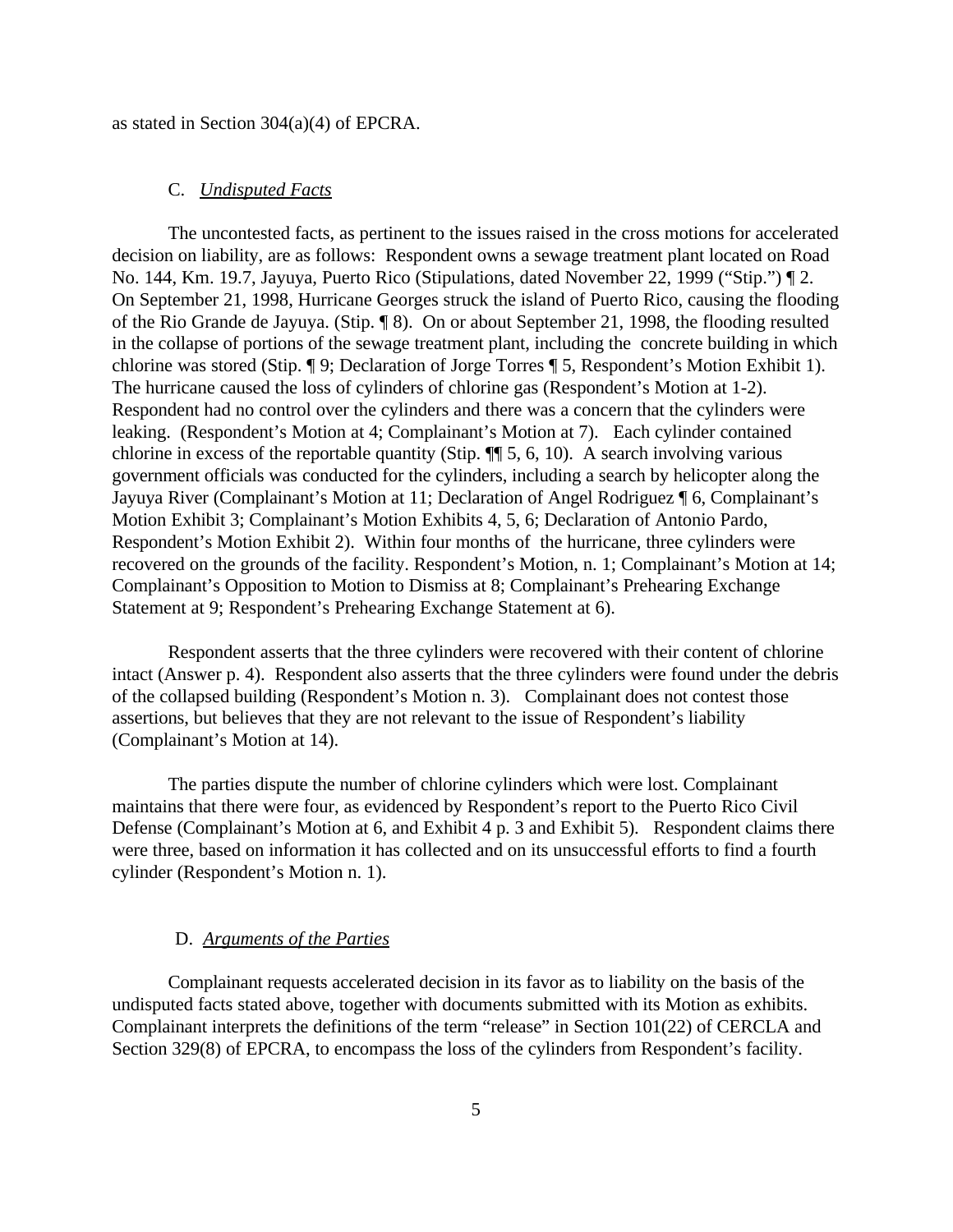Complainant asserts that Respondent failed to notify the NRC, LEPC and SERC of such release, based upon Exhibits 7, 8 and 9 to Complainant's Motion, which appear to be letters from the NRC, LEPC and SERC, respectively. The letters purport to respond to a request from EPA for copies of discharge reports concerning any releases reported by Respondent, and state that no such reports or similar records were found.

As to Respondent's claim that the three cylinders were found closed and not leaking, Complainant asserts that the notification requirements of CERCLA and EPCRA were triggered as soon as Respondent realized that the cylinders were missing from its facility, and that information acquired after the fact cannot justify such failure to notify. Complainant asserts that a "release" under CERCLA and EPCRA can involve a container of hazardous substance entering into the environment, as the term "release" has been interpreted to include shipping containers and closed barrels that have been lost overboard a ship. *United States v. M/V Santa Clara I,* 887 F.Supp. 825 (D.S.C. 1995)(a "release" under CERCLA Section 101(22) occurred where closed barrels containing a hazardous substance were lost when shipping containers containing the barrels fell overboard a ship).

Respondent's request for accelerated decision in its favor is based on its interpretation of the statutory definitions of "release." Respondent's position is that there was no "release" from its facility. Respondent argues that the statutory definitions, *i.e.*, "any spilling, leaking . . . or disposing into the environment . . ." do not include, and cannot be construed as including, "loss of control." Respondent argues further that no hazardous substances actually enter "into the environment" with a mere loss of control of containers of hazardous substance. Respondent urges that a fundamental element of a "release" is that the hazardous substance must actually enter into the environment, citing, *Fertilizer Institute v. U.S. EPA*. 935 F.2d 1303, 1309 (D.C. Cir. 1991)("nothing less than an actual release of a hazardous material into the environment triggers the reporting requirement") and *Nostru, Inc. v. Township of Castleton,* 1998 U.S. Dist. LEXIS 7556 \*18 (E.D. Mich. March 31, 1998). Respondent concedes, however, that there is a circumstance in which the statutes recognize a release without hazardous substances entering onto the environment: where a container of hazardous substance has been abandoned or discarded. Thus, Respondent reads the parenthetical ("*including the abandonment or discarding of barrels . . .*") as an addition to the list of terms, and an exception to a general rule that the hazardous substance *itself* must enter directly "into the environment." Respondent asserts that Complainant has produced no probative evidence that PRASA abandoned or discarded the cylinders.

Respondent emphasizes that the regulations and EPA-published guidance do not provide a definition that includes loss of control of containers of hazardous substances. Specifically, Respondent quotes the following passage from a published guidance document prepared by EPA, entitled "Questions and Answers on Release Notification Requirements and Reportable Quantity Adjustments" (Questions and Answers document) (Respondent's Motion Exhibit 3):

if the CERCLA hazardous substance is in encapsulated form, or is otherwise in a closed receptacle, reporting is required when the closed receptacles are abandoned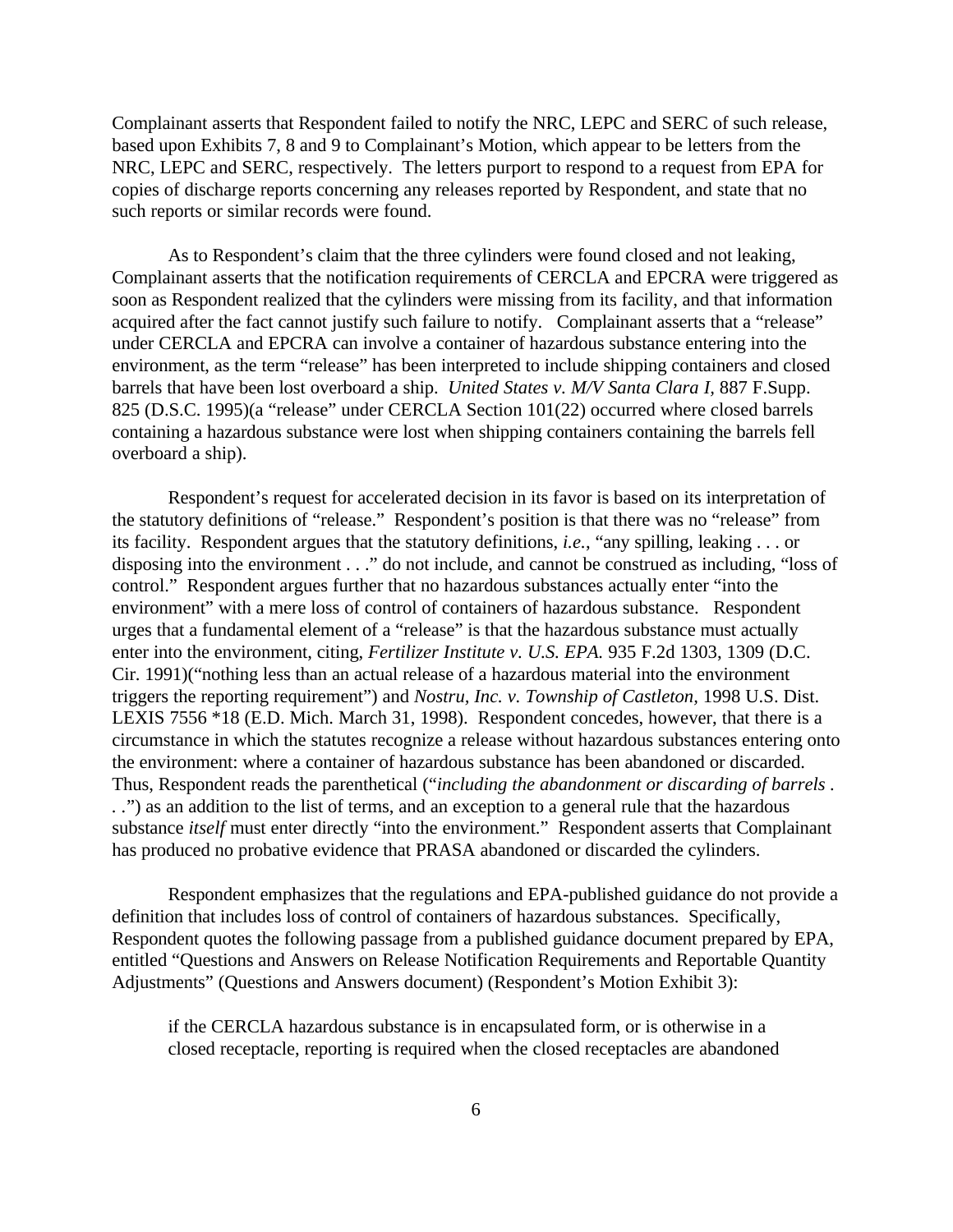or discarded and the amount of a CERCLA hazardous substance contained within the released material equals or exceeds an RQ. The legislative history makes it clear that the definition applies even to receptacles that have not broken open and are not leaking hazardous substances.

Respondent asserts that it is clear from the Questions and Answers document that it is *only* when hazardous substances in a closed receptacle are *abandoned* or *discarded* that a release has occurred.

Respondent urges that the decision in *Santa Clara I* should be given no weight because it is contrary to the plain language of the statute, inconsistent with EPA regulations and guidance, and factually distinct from the present case. Respondent points out that it involved liability under Section 107 of CERCLA, which is triggered not only by a release but also by a threatened release. Respondent believes there is a flaw in the court's reasoning that the barrels in which the hazardous substance were contained were "facilities" under CERCLA, but that they were "released" where they merely came to rest on the ocean floor; Respondent argues that "facilities" cannot be "released." Respondent contrasts the lack of effort on the part of the owner of the barrels in *Santa Clara I* to recover the barrels with the "immediate action" of PRASA to recover the lost cylinders.

Respondent argues that a construction of the term "release" to include the concept of "loss of control" would create uncertainty and would lead to absurd results. As an example of such a construction, notification requirements would be triggered where a 15 pound cylinder of chlorine rolls off of a dolly and the facility owner is unable to catch up to it as it rolls down an incline, even if he catches up to it a few moments later. As another example, notification requirements would be triggered where, after moving a quantity of 15 pound cylinders on a dolly outside the facility, the owner determined that one was missing. Respondent queries whether a cylinder be deemed lost, requiring the owner to report a release, the minute the owner realized the cylinder was lost, or after he first looks around for it. Respondent further queries whether reporting is triggered by an immediate threat to health or the environment, such that an owner must report a release if a cylinder rolls onto a highway and is about to be hit by a truck, but not if it rolls onto a vacant parking lot.

Even if Complainant's interpretation of the definition of "release" is determined to be reasonable, Respondent asserts that it cannot be applied retroactively to PRASA's conduct for imposition of penalties because it would violate fundamental notions of due process and fairness, citing *General Electric Co. v. U.S. EPA.* 35 F.3d 1324, 1328 (D.C. Cir. 1995) and *CWM Chemical Services,* 6 E.A.D. 1, 1995 EPA App. LEXIS 20 (EAB 1995)(dismissal of complaint upheld where EPA's regulations did not provide fair notice of EPA's interpretation of them).

Respondent's second point in support of its request for judgment as a matter of law is that Complainant has failed to produce any probative evidence demonstrating that PRASA had knowledge of the release. Conceding that Complainant's pleadings may be read to allege that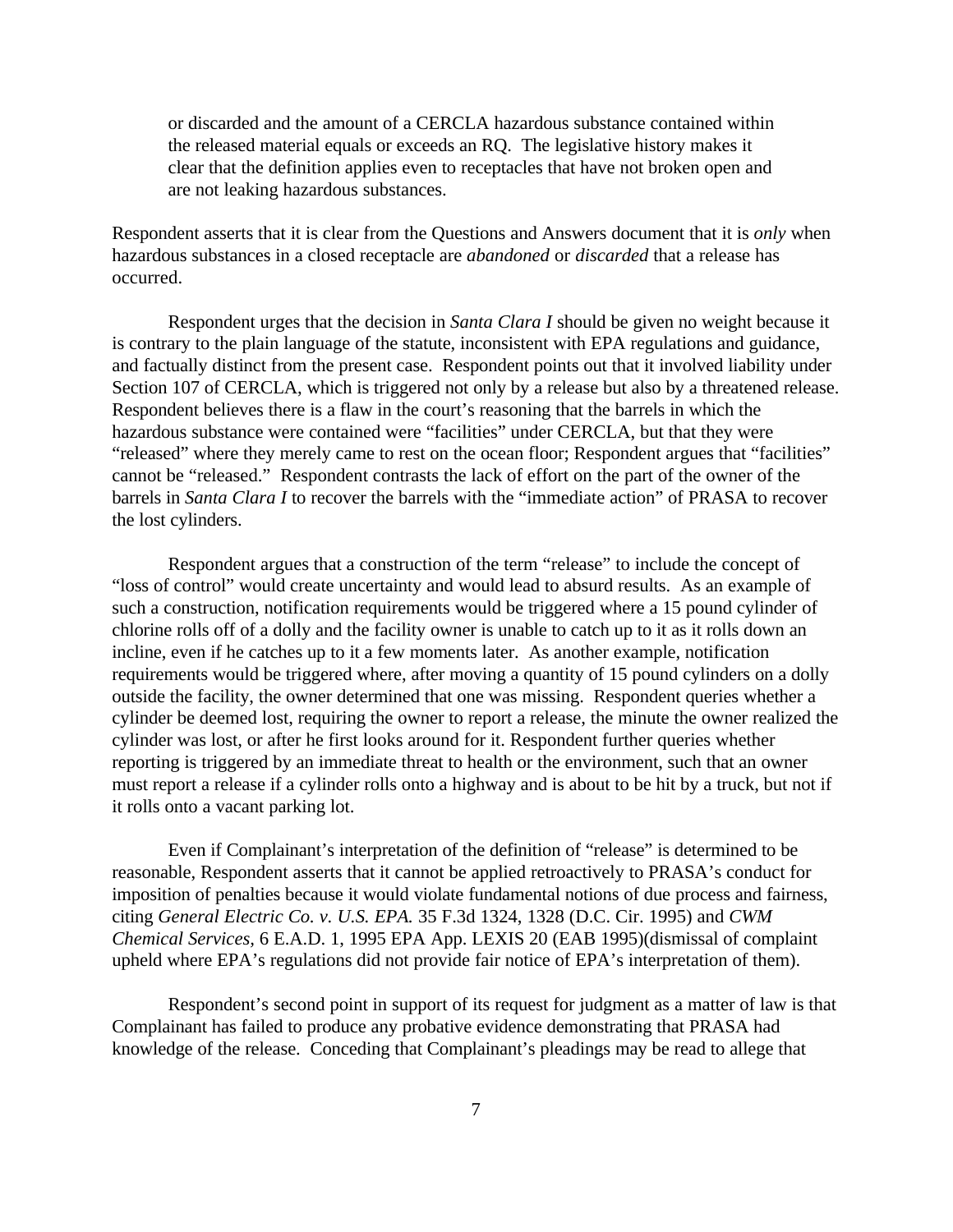PRASA had knowledge of the loss of cylinders, Respondent argues that there is no evidence that PRASA had knowledge that such loss constituted a release for which it was obligated to provide notification to the relevant authorities.

Opposing Complainant's Motion, Respondent asserts that there is a genuine dispute of material fact as to whether PRASA provided immediate notification. Respondent asserts that the letters from the NRC, SERC and LEPC are not sufficiently probative because Complainant has not established that each entity actually maintains records of all reports received by member agencies and field personnel and those made by telephone, in writing or in person. Respondent proffers written declarations of Jorge Torres and Antonio Pardo in support of its assertion that it provided immediate notice to the SERC and LEPC (Respondent's Motion, Exhibits 1 and 2). Citing to a document attached to Complainant's Motion, Respondent asserts that it "admits that notice was not provided to the NRC until October 13, 1998," but that the "NRC stated that no report was required for loss of cylinders because only releases of chlorine are reportable" (Complainant's Motion, Exhibit 4 p. 5).

### D. *Analysis and Conclusions*

## 1. *Whether a "release" occurred*

The elements of liability under Section 103(a) of CERCLA and the implementing regulations are: (1) that the respondent is a "person in charge of . . . an onshore facility"; (2) that a hazardous substance was released within a 24 hour period from such facility in quantities equal to or greater than the reportable quantity; and (3) that the person failed to notify immediately the NRC of such release as soon as he had knowledge of any release in such quantities. *See,* 40 C.F.R. §§ 302.6, 302.7(a)(3). Respondent concedes the first element (Stip. ¶ 1), and does not raise any dispute as to any particular individual(s) being in charge of the facility.

As to the second element, the parties agree that there are no genuine issues of material *fact* as to the loss of the cylinders of chlorine. As noted above, it is undisputed that cylinders of chlorine were lost during Hurricane Georges, that the amount of chlorine in each cylinder exceeded the ten pound RQ for chlorine, and that Respondent later recovered three cylinders. The parties do not raise any issue as to whether the release occurred within a 24-hour period.

The Motions instead center around the question of whether these uncontested material facts lead to the legally significant conclusion that a "*release*," within the meaning of the definitions of "release" in Section 101(22) of CERCLA and Section 329(8) of EPCRA (and in the regulations at 40 C.F.R. §§ 302.3 and 355.20), occurred. In the recent Order on Cross Motions for Accelerated Decision in *Lilly del Caribe, Inc.,* EPA Docket No. EPCRA-02-99-4001 (December 14, 1999), this tribunal addressed a similar issue of whether there was a "release" within the statutory definitions, where 18 drums containing a hazardous substance were swept away from the facility by flooding from Hurricane Georges, and were later recovered with their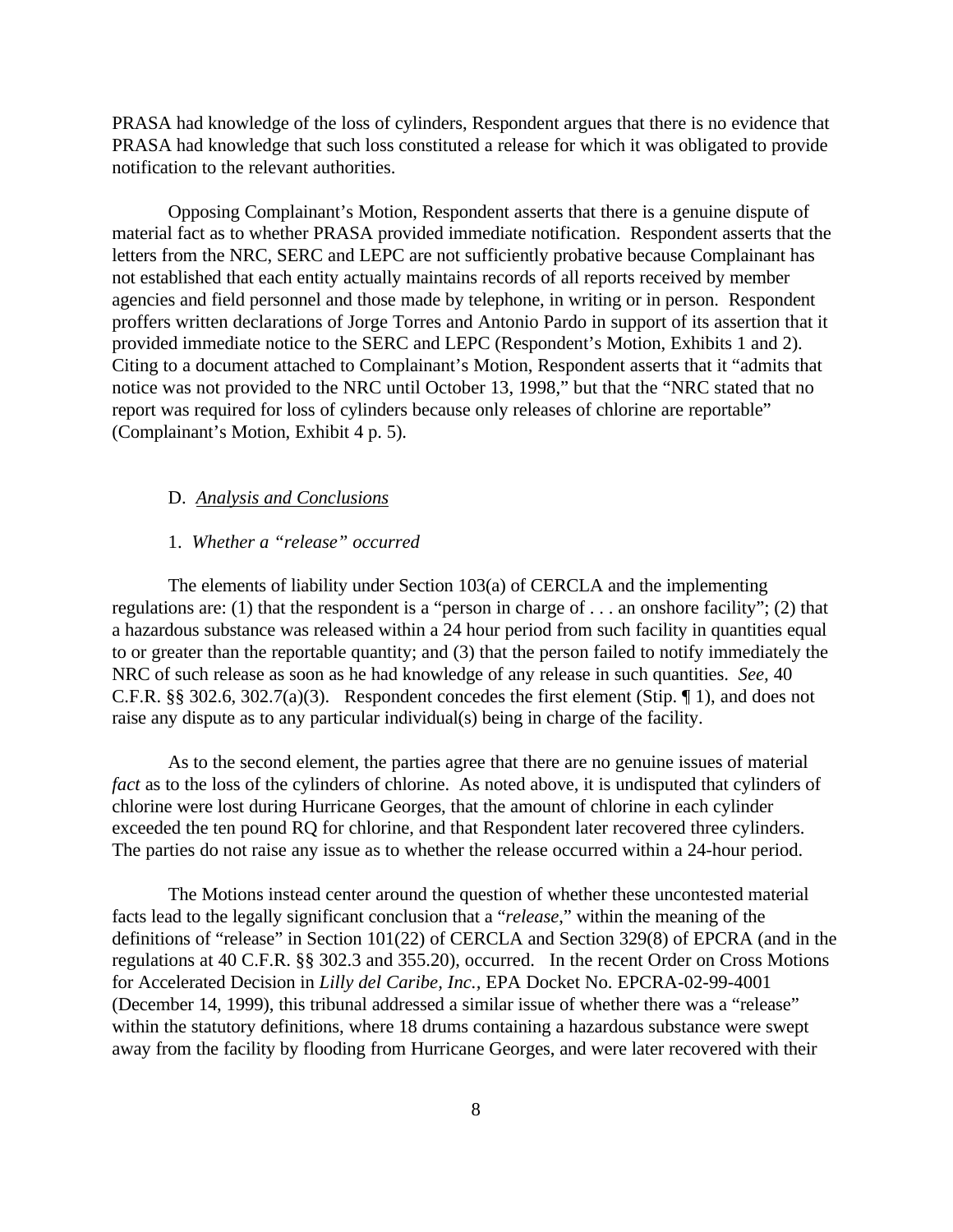contents intact. The parties to that proceeding made similar arguments to those made by the parties herein. As the analysis in that Order is applicable to the present case, portions of that analysis (slip op. at 9-19) are repeated herein below.

The interpretation of a statute begins with an examination of the plain language of the statute. *United States v. Hanousek*, 176 F.3d 1116, 1120 (9<sup>th</sup> Cir. 1999); *Lewis v. United States*, 445 U.S. 55 (1980); *see, Hughey v. United States,* 495 U.S. 411, 415 (1990); *Consumer Product Safety Comm'n v. GTE Sylvania, Inc.,* 447 U.S. 102, 108 (1980). In addition to the particular statutory language, the "design of the statute as a whole" must be considered. *Crandon v. United States,* 494 U.S. 152, 158 (1990). "Particular phrases must be construed in light of the overall purpose and structure of the whole statutory scheme." *United States v. Lewis,* 67 F.3d 225, 228- 229 (9th Cir. 1995)(quoted in *Hanousek,* 1176 F.3d at 1120). The Supreme Court has stated, "we must not be guided by a single sentence or member of a sentence, but look to the provision of the whole law, and to its object and policy." *U.S. National Bank of Oregon v. Independent Insurance Agents,* 508 U.S. 439, 455 (1993)(internal citations omitted).

The statutory provision at issue here, as set forth above, states in pertinent part:

The term "release" means any spilling, leaking, pumping, pouring, emitting, emptying, discharging, injecting, escaping, leaching, dumping, or disposing into the environment (including the abandonment or discarding of barrels, containers and other closed receptacles containing any hazardous substance or pollutant or contaminant) . . . .

CERCLA Section  $101(22)$ , 42 U.S.C. § 9601(22) (exceptions omitted).<sup>3</sup>

The long list of terms in the definition certainly suggests a broad construction of the definition of "release." The terms encompass not only intentional human conduct (*i.e.*, pouring), but also passive migration (*i.e.,* leaching) and accidents (*i.e.,*escaping), involving hazardous substances. *See, United States v. CDMG Realty Co.,* 96 F.3d 706, 714 -715 (3d. Cir. 1996); *United States v. Amro Realty Corp.,* 806 F.Supp. 349 (N.D. NY 1992). And, indeed, Federal courts have held repeatedly that the definition of "release" in CERCLA Section 101(22) should be construed broadly. Amoco Oil Co. v. Borden, Inc., 889 F.2d 664, 669 (5<sup>th</sup> Cir. 1989), *Dedham Water Co. v. Cumberland Farms Dairy, Inc., 889 F.2d 1146, 1152 (1<sup>st</sup> Cir. 1989); <i>Nutrasweet Co. v. X-L Engineering Corp.,* 993 F. Supp. 1409, 1419 (N.D. Ill. 1996). S*ee also, State of Colorado v. United States Dep't of Interior,* 880 F.2d 481, 487 (D.C. Cir. 1989)("a broad definition of terms such as . . . 'release' was necessary to provide for diverse matters such as notification requirements"); *United States v. Union Gas Co.,* Civ. No. 83-2456, 1992 WL 277647

 $3$  The definition of "release" in EPCRA Section 329(8) is also at issue, but the text of that definition which is relevant to the present analysis is identical to that of CERCLA Section 101(22), and therefore for purposes of simplicity, references hereinafter to CERCLA Section 101(22) refer also to Section 329(8) of EPCRA.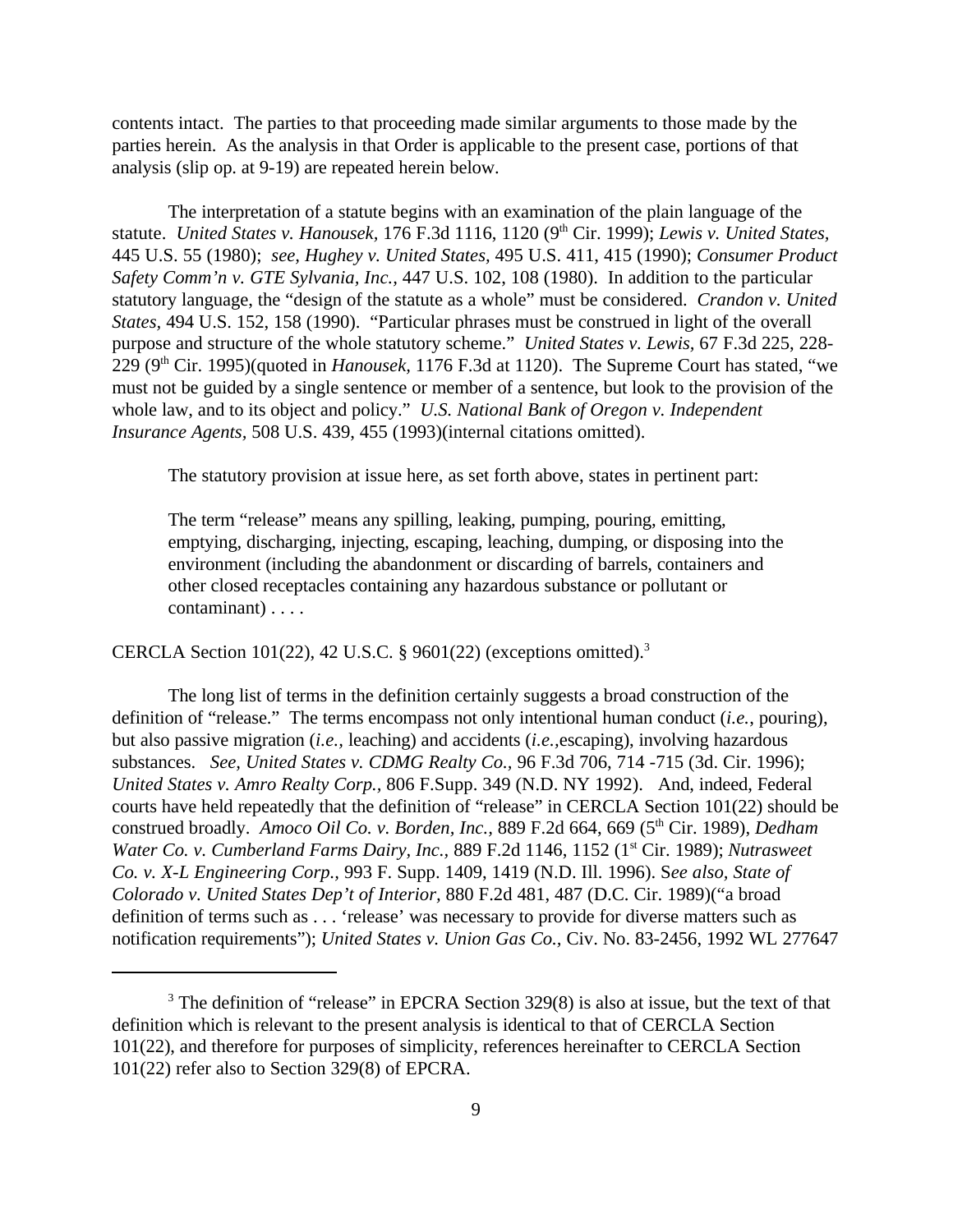\* 7 (E.D. Pa,. Sept. 30, 1992)(CERCLA definitions of "release" and "environment" are extremely broad) ; *Rhodes v. County of Darlington, S.C.,* 833 F. Supp. 1163, 1178 (D.S.C. 1992)("Clearly, this definition contemplates a broad, remedial view of how hazardous substances can find their way into the environment without their affirmative discharge by an owner or operator of a facility").

Furthermore, each of the terms listed in the statutory definition should be construed as having a meaning distinct in some way from the other terms, in accordance with the well-settled rule of statutory construction that courts should disfavor interpretations of statutes that render statutory language superfluous. *Connecticut Nat'l Bank v. Germain,* 503 U.S. 249, 253 (1992); *Lopez-Soto v. Hawayek,* 175 F.3d 170, 173 (1st Cir. 1999); *United States v. Victoria Peguero,* 920 F.2d 77, 81 (1<sup>st</sup> Cir. 1990); *United States v. Ven-Fuel, Inc., 758 F.2d 741, 751-52* (1<sup>st</sup> Cir. 1985)("All words and provisions of statutes are intended to have meaning and are to be given effect, and no construction should be adopted which would render statutory words or phrases meaningless, redundant or superfluous.").

Among the twelve terms used to define "release" in the statute is the word "escaping." The word "escaping" is not defined in CERCLA or EPCRA, so it is appropriate to look to its common meaning. The dictionary definition of "escape" is "to get away, " "to issue from," or "to issue from confinement." *Webster's Ninth New Collegiate Dictionary* 423 (1990). The word "issue," in turn, is means "to go, come, or flow out" or "to come forth: emerge." *Id.* at 642. The term "escaping" is similar in meaning to the terms "leaking," "leaching" and "emitting," and all of these terms would cover situations of liquids or gases moving by accident into the air, water or soil. Thus, the term "escaping" would be redundant if it did not also include a meaning distinct from the other terms. The only distinction that comes to mind is a release to an *unknown or unsupervised location,* by the action of the thing itself or as assisted by, for example, a force of nature not under the control of the owner or operator.

Respondent argues stoutly against construing "release" as encompassing "loss of control" with a valid point, that no hazardous substances actually enter "into the environment" with a mere loss of control of containers of hazardous substance. However, Respondent blurs the important distinction between a mere "loss of control" of a container (*i.e.*, where it is temporarily unsecured), and a "lost" container (*i.e.*, where there is an absence of knowledge as to its location). There may be instances which are somewhere in between those two situations, such as where a container drops off of a truck, and the truck driver has a vague idea of where along the road it may have dropped off. The uncertainty in such instances as to whether the terms "escaping" and "release" apply does not invalidate the application of the terms to a clear situation of a "lost" container, which is in an unknown or unsupervised location.

Such a clear situation occurred in *Santa Clara I,* where barrels containing a hazardous substance (arsenic trioxide) were swept overboard a ship due to a severe storm to an unknown or unsupervised location in the ocean. Specifically, the Court stated: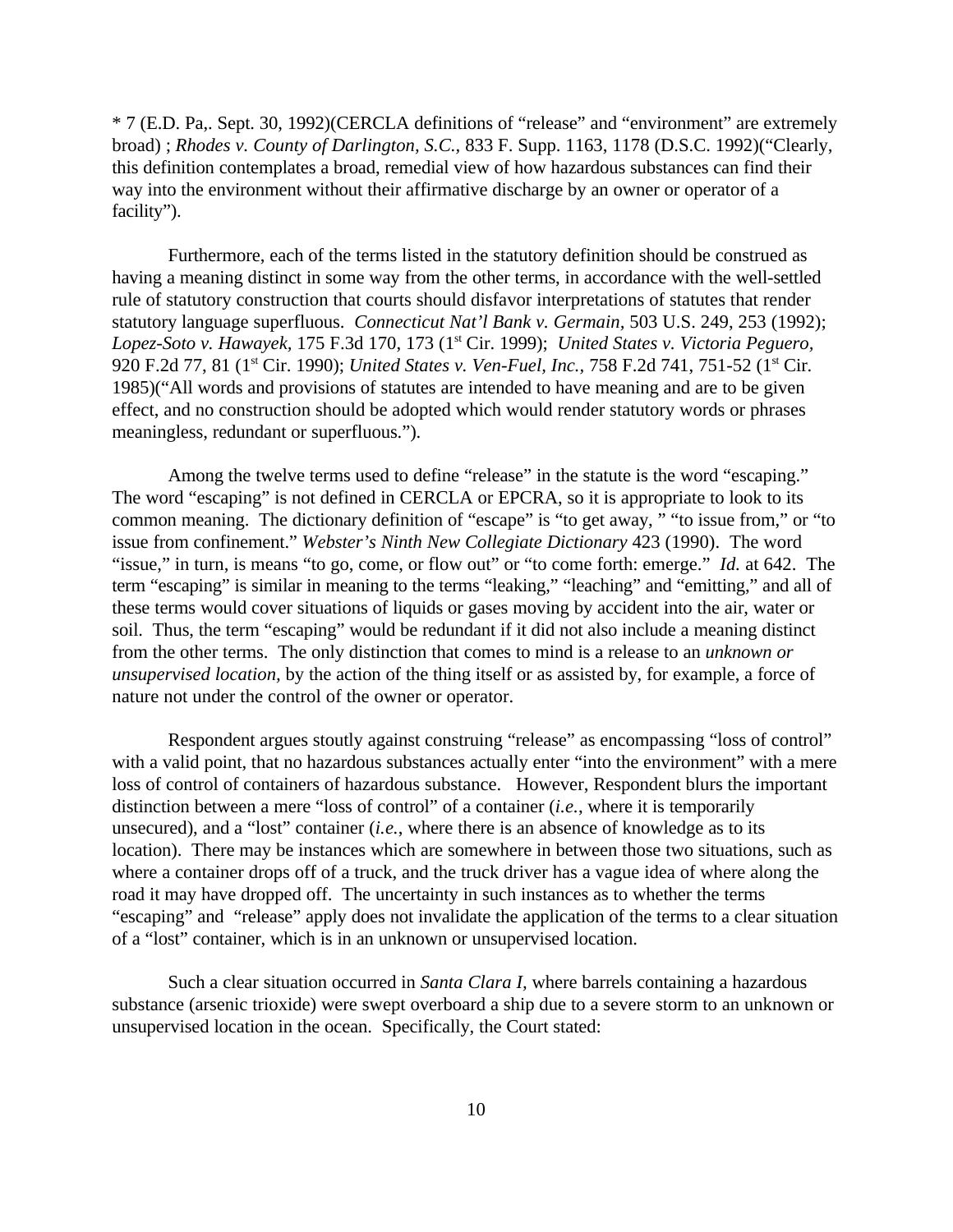the loss overboard of the arsenic trioxide . . . constituted a release of a hazardous substance into the environment. . . . . This court finds that release occurred when the shipping containers fell into the ocean . . . . Further, it is clear from the evidence that the shipping containers were damaged and the barrels containing the arsenic trioxide separated from the containers when they came to rest on the ocean floor.

887 F.2d at 841*.* The Court found that there was a "release" of a hazardous substance "into the environment" under Section 101(22) of CERCLA when shipping containers, containing barrels of a hazardous substance, fell into the ocean, although the barrels were not found to be leaking and the hazardous substance therein was not found to be in direct contact with the ocean water. A container of a hazardous substance, as well as the substance itself, may "escape," by extreme weather conditions from storage in a facility to an unknown location on land or water -- thus, "into the environment." Here, the chlorine cylinders escaped from Respondent's facility, the building in which the chlorine cylinders were stored, to an unknown location on land or water.<sup>4</sup>

Such a construction is consistent with the broad definition of the term "environment" in Section 329(2) of EPCRA as including "water, air, and land and the interrelationship which exists among and between water, air and land and all living things," and in Section 101(8) of CERCLA as "the navigable waters . . . and . . . any other surface water, ground water, drinking water supply, land surface or subsurface strata, or ambient air within the United States . . . ." *See also,* 40 C.F.R. §§ 302.3, 370.2. The plain meaning of the statutory text does not restrict the meaning of "escaping . . . into the environment" or "escaping . . . into the environment . . . of any hazardous chemical" to the mixing or direct contact *of the hazardous substance with soil, air, or water*. Thus, "escaping . . . into the environment" may be construed as encompassing unbroken containers getting away from a storage facility and coming to rest in a location on land or water which is unsupervised by or unknown to the persons in charge of the hazardous substance. *Cf., Nortru, Inc. v. Township of Castleton,* Nos. 93-CV-71480 DT, 93-CV-72343 DT, 1998 U.S. Dist. LEXIS 7556 (E.D. Mich 1998)(hazardous substance was not "released into the environment" by abandonment, having been contained, "stored safely and appropriately" and "closely supervised and monitored" at all times, despite being removed from drums, blended with other materials, transported by truck and rail to other facilities, and then returned); *A & W Smelters & Refiners, Inc. v. Clinton, 146 F.3d 1107, 1111* (9<sup>th</sup> Cir. 1998)(no "release into the environment" where drums of a hazardous substance were left in the possession of Federal and

<sup>&</sup>lt;sup>4</sup> The relevant portion of the definition of "facility" in Section 101(9) of CERCLA is "any building, structure, [or] installation . . . ." The building in which the chlorine cylinders were stored was destroyed by the hurricane, and the chlorine cylinders that had been stored therein were lost, as they no longer were where they had been kept and were not seen in the area, and thus they "escaped" from the "facility" "into the environment." (*See,* Declaration of Jorge Torres ¶ 5, Respondent's Motion Exhibit 1).

It is not yet established whether there was a fourth cylinder, and if so, whether it came to rest on land or in water.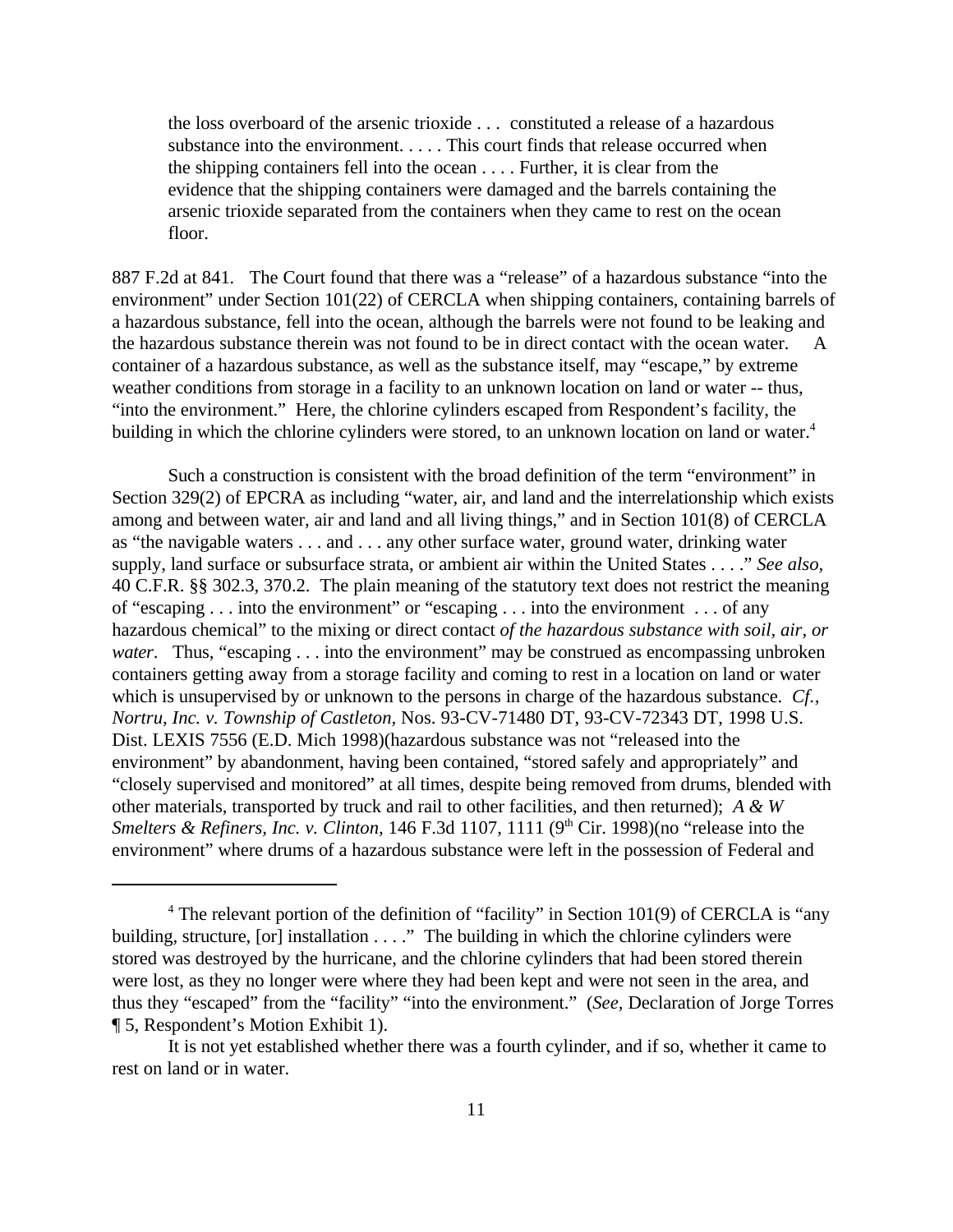Mexican government authorities who had confiscated it).

 Furthermore, I find that any doubt as to whether the definition of "release" can include the releases of hazardous substances in closed containers is resolved by reference to the parenthetical text, which was added to the definition by SARA: "including the abandonment or discarding of barrels, containers, and other closed receptacles containing any hazardous substance. . . ." Clearly, and as Respondent concedes, such releases do not connote the mixing of the hazardous substance with soil, air or water.

The D.C. Circuit's opinion in *Fertilizer Institute* is not inconsistent with this conclusion. The D.C. Circuit addressed the issue of placement of hazardous substances into an "unenclosed containment structure," *i.e*, a facility that is not sealed off from surrounding air, water or soil, and that is in a location owned or operated, or at least supervised, by the persons in charge of the hazardous substance. That is only a *threatened* release "into the environment," the court concluded. In that context, the D.C. Circuit made the statement, "nothing less than the actual release of a hazardous material into the environment triggers its reporting requirements." 935 F.2d at 1310. The Court did not address the issues of a hazardous substance in a container which is abandoned or discarded at, or swept away to, a location unknown to or unsupervised by the persons in charge of the hazardous substance.<sup>5</sup> Nevertheless, the D.C. Circuit's statement must apply to such "actual releases" of a hazardous material -- in a closed container -- "into the environment," *i.e.*, a location on land or water which is unsupervised by or unknown to the persons in charge of the material. Otherwise, that statement would be inconsistent with the statutory language in the parenthetical phrase, "including the abandonment or discarding of barrels . . . ."

Respondent, however, strongly argues for a narrower definition of "release," in which the parenthetical phrase ("*including the abandonment or discarding of barrels . . .*") limits releases of closed containers to those which were either "abandoned" or "discarded." Respondent's position is that the parenthetical text is an additional type of release -- of closed containers which do not actually enter "into the environment." This position assumes that the parenthetical phrase expands, albeit only narrowly, the pre-SARA definition. However, I find that neither the statutory text of the definition nor its legislative history supports such a narrow definition.

The word "includes" is generally synoymous with "comprehends" or "embraces," but may also be synonymous with "means." *Helvering v. Morgan's, Inc.,* 293 U.S. 121, 124 (1934); *see, Webster's Ninth New Collegiate Dictionary* 609 (1990). Thus, the term "including" signifies that it clarifies or further defines the preceding terms. Furthermore, the use of parenthesis signifies that the parenthetical phrase clarifies or further defines the preceding list of terms. If Congress intended the definition to be interpreted as Respondent urges, Congress could have omitted the

 $<sup>5</sup>$  The D.C. Circuit's quotation of the definition of "release" in Section 101(22) of</sup> CERCLA omits with an ellipsis the parenthetical text, "including the abandonment or discarding . . . ." 935 F.2d at 1309.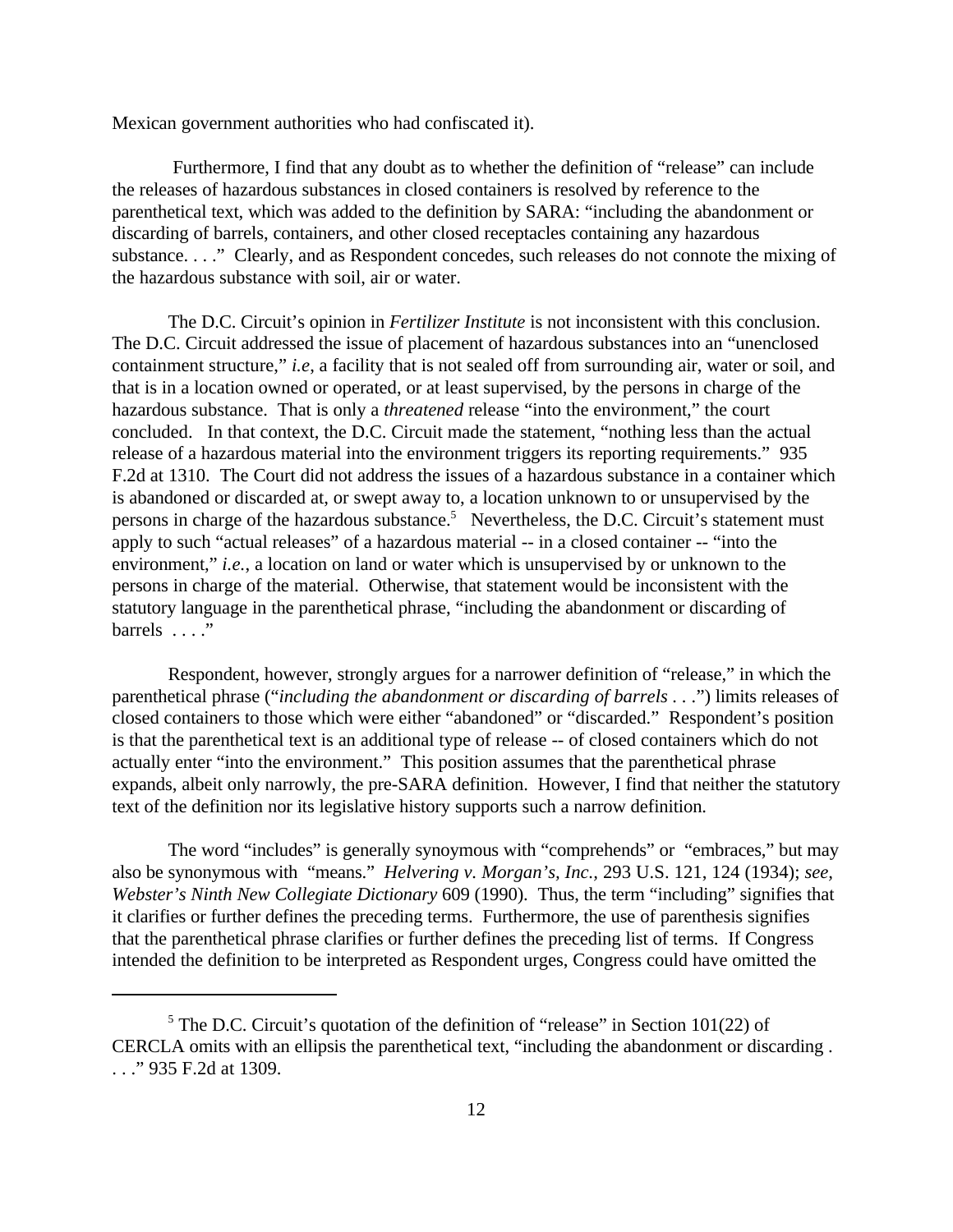parenthesis and phrased it as "any spilling leaking, pumping . . . or disposing into the environment, **or** the abandonment or discarding of barrels . . . ." Thus, construing CERCLA Section 101(22) as a whole, its grammatical structure does not support Respondent's reading of the parenthetical phrase as an additional type of release that does not enter "into the environment."

Closer analysis of the term "including" reveals that it is usually a term of enlargement, indicating that other terms are includable. The Supreme Court stated decades ago, "the term 'including' is not one of all-embracing definition, but connotes simply an illustrative application of the general principle." *Federal Land Bank v. Bismarck Lumber Co.,* 314 U.S. 95, 100 (1941); *see also, Phelps Dodge Corp. v. NLRB,* 313 U.S. 177, 188 (1941). More recently, the Supreme Court opined that the word "including" made clear that the statutory language was not limited to the specified terms mentioned after the word "including." *West v. Gibson,* \_\_ U.S. \_\_, 119 S.Ct. 1906, 1909 (June 14, 1999). *See also, Jones v. American Postal Workers Union, National,* 192 F.3d 417, 426 (4th Cir. 1999); *P.C. Pfeiffer v. Ford,* 444 U.S. 69, 77 n. 7 (1979)(the term "including" means the enumerated items are part of a larger group); 2A Norman J. Singer, Sutherland Stat. Construction § 47.23 ( $5<sup>th</sup>$  ed. 1992)("When 'include' is utilized [in a statute], it is generally improper to conclude that entities not specifically enumerated are excluded."). Applying those authorities here, the phrase "including the abandonment or discarding of barrels . . ." does not limit "releases" of closed containers to those which are either abandoned or discarded.<sup>6</sup>

The statutory definitions of "release" also must be construed in light of CERCLA and EPCRA as a whole, and their object and policy. A construction of Section 101(22) to include cases where a closed container has escaped by force of nature to an unknown or unsupervised location is consistent with purpose and policy of the EPCRA and CERCLA notification requirements. The purpose of these statutes is to protect the public in the event of releases of hazardous substances. H. Conf. Rep. No. 962, 99<sup>th</sup> Cong., 2<sup>nd</sup> Sess. (1986), *reprinted in* 1986 U.S. Code Cong. & Admin. News 2835, 3276. Specifically, their purpose is "to minimize harm to public health and welfare and the environment by facilitating rapid response to accidents involving hazardous chemicals at or in excess of specified amounts." *B.F. Goodrich Co.,* EPA Docket No. CERCLA/EPCRA-002-95, slip op. at 4, 1998 ALJ LEXIS 28 (ALJ, Order Denying Complainant's Motion for Partial Summary Judgment, March 31, 1998). The notification must be immediate, *i.e.*, should not exceed 15 minutes after knowledge of the release. S. Rep. No. 99-

<sup>&</sup>lt;sup>6</sup> See, Ruiz v. Estelle, 161 F.3d 814, 820 (5<sup>th</sup> Cir. 1998)(construing the phrase "including a legislator" expansively, noting that it was added by amendment, the obvious purpose of which was to clarify what was previously doubtful); *Argosy, Ltd. v. Hennigan*, 404 F.2d 14, 20 (5<sup>th</sup> Cir. 1968)(The word "includes" "conveys the conclusion that there are other items includable, though not specifically enumerated," and this conclusion is "commensurate with the proposition that when Congress amends a law the amendment is made to effect some purpose.").

It is observed that Congress did not choose to insert the word "either" after the word "including," which could have suggested an intent to include only the two conditions for closed containers, "abandonment" and "discarding."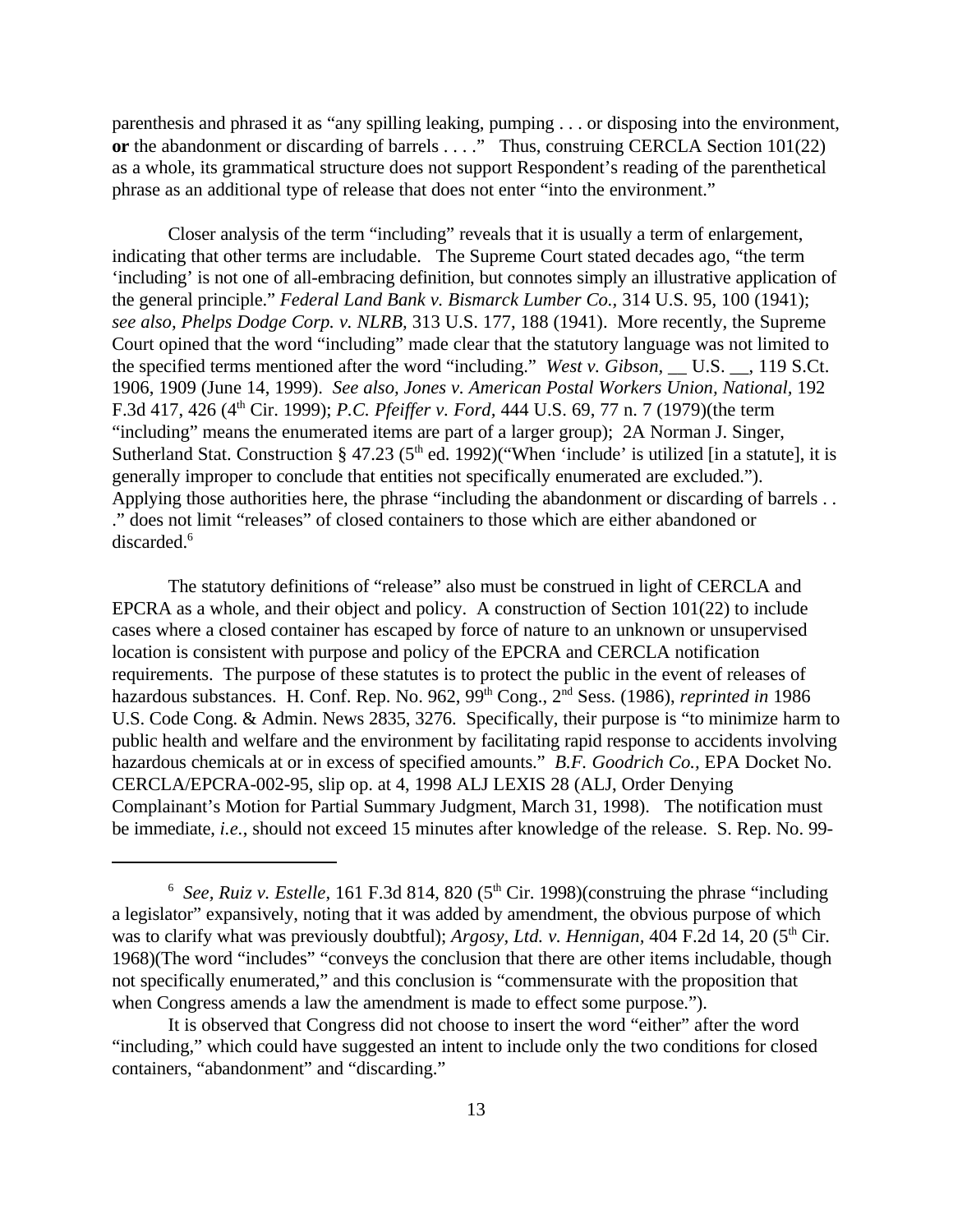11, 99<sup>th</sup> Cong. 1<sup>st</sup> Sess. 8-9 (1985). "The fundamental concern underlying release reporting is the danger associated with the release of a listed hazardous waste." *United States v. MacDonald & Watson Waste Oil Co., 933 F.2d 35, 57 (1<sup>st</sup> Cir. 1991). Even in the context of criminal violations* of environmental statutes, "[p]ublic welfare statutes . . . are not to be construed narrowly but rather to effectuate the regulatory purpose." *Id.* at 46 (citing, *United States v. Johnson & Towers, Inc.,* 741 F.2d 662, 666 (3d. Cir. 1984).

It is unreasonable to assume that a closed container which has escaped by a strong force of nature -- such as a hurricane or a storm at sea -- to an unknown location, presents less danger than a closed container which is abandoned or discarded. It is even more unreasonable to assume that it presents no danger to the public or to the environment. A container which was closed when it escaped is just as likely, or more likely (due to the severity of the action which allowed it to escape) to be damaged or opened, exposing the hazardous contents, as a closed container which is abandoned or discarded. It is undisputed that cylinders of chlorine from Respondent's chlorine storage facility were in an unknown location for several months, from September 1998 through January 1999, during which time there was a danger of the cylinders leaking. PRASA personnel acknowledged the "danger of chlorine gas" and warned the Ponce Civil Defense of a "possible threat to the community" (Respondent's Motion, Declaration of Antonio Pardo ¶¶ 6,  $8$ ).<sup>7</sup> To wait until the lost container is recovered in order to determine whether its contents have leaked - or worse, to provide no notification if the container is not found - obviously defeats the purpose of the notification requirements. To construe the definition of "release"as Respondent urges would not only involve ignoring both the structure of CERCLA Section 101(22) and the general meaning of the word "including," but would also weaken the protection against the danger that most concerned Congress in enacting the notification requirements of CERCLA and EPCRA.

Any doubts as to whether Congress intended to limit the definition of "release," as applied to closed containers, to those that are either "abandoned" or "discarded," are put to rest by the legislative history of SARA, amending the definition:

The House amendment proposes to amend section 101(22) of CERCLA, which is the definition of "release," to explicitly incorporate "the abandonment or discarding of barrels, containers, and other closed receptacles containing any hazardous substance or pollutant or contaminant."

Conference substitute - The conference substitute adopts the House proposal. This amendment to CERCLA **confirms and clarifies the President's present authority under existing law to take response action with regard to such receptacles, whether or not they have broken open and are currently leaking**

 $<sup>7</sup>$  The possibility that there was a fourth cylinder which was not found, and which could</sup> have leaked or may presently be leaking somewhere, demonstrates even more profoundly the importance of notifying the authorities of a "lost" container.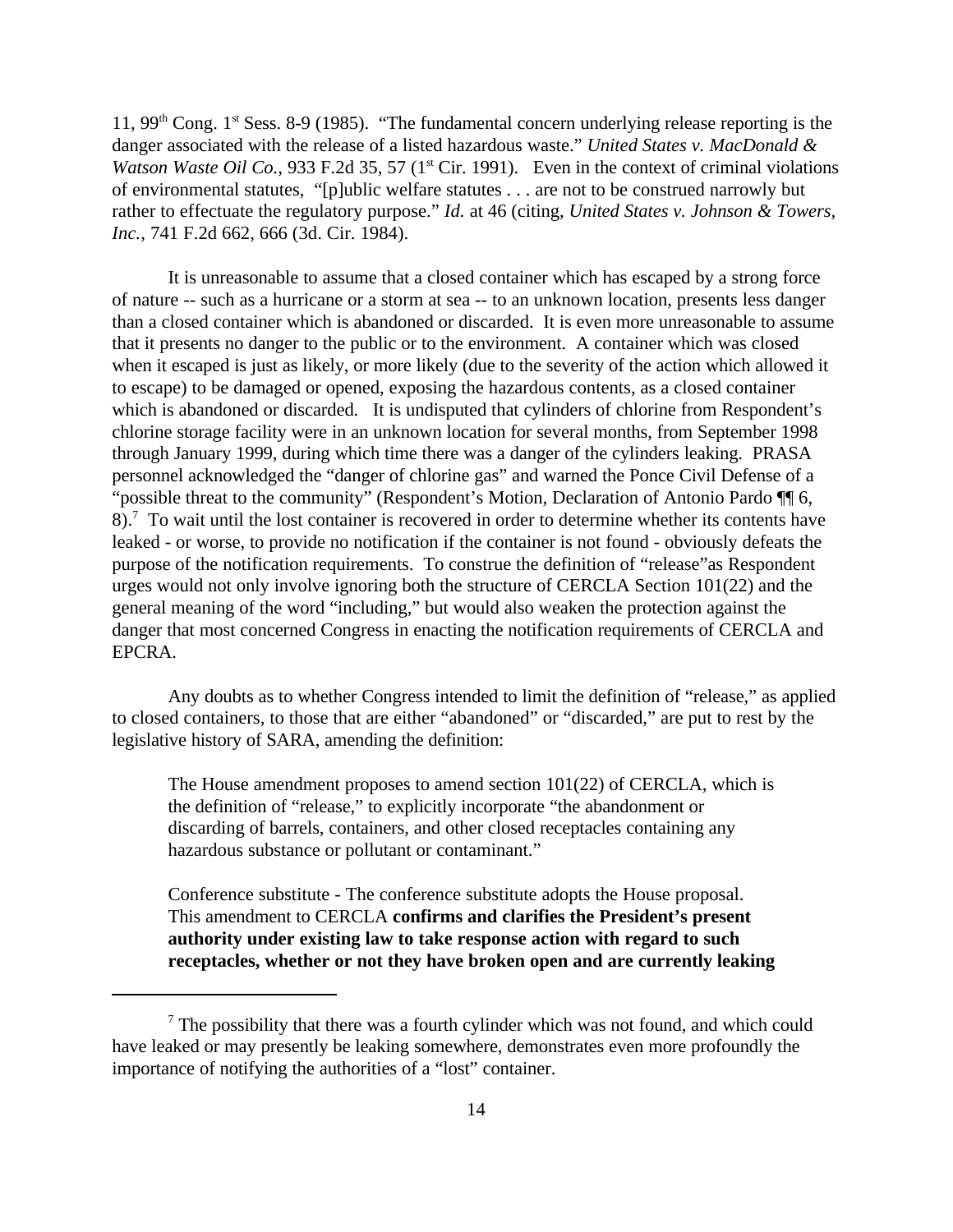**hazardous substances, pollutants or contaminants.** The phrase "containing any hazardous substance or pollutant or contaminant" includes residues of such hazardous substance or pollutant or contaminant.

Proceedings and Debates of 99<sup>th</sup> Cong., 2<sup>nd</sup> Sess., Conf Rep. on HR 2005 (SARA of 1986), 132 Cong. Rec. 28266 (Oct. 3, 1986)(emphasis added). This legislative history makes clear Congress' intent that the definition of "release,"even without the parenthetical phrase, encompasses releases of closed, intact containers of hazardous substances. Thus, resort to Agency guidance interpreting the statutory text is unnecessary.<sup>8</sup> Congress' intent being clear, from the language and structure of the statutory definition of "release" and its legislative history, fair notice and due process issues do not arise.

Accordingly, it is concluded as a matter of law that there was a "release," within the meaning of Section 101(22) of CERCLA, from Respondent's facility when the cylinders of chlorine were lost during the hurricane.

# 2. *"Knowledge" of the release*

Under Section 103(a) of CERCLA, Respondent was required to report the release of chlorine "as soon as [Respondent] ha[d] knowledge of any release . . . from such . . . facility in quantities equal to or greater than" the reportable quantity (RQ). Complainant's burden is to

54 Fed. Reg. 22524 (May 24, 1989)(emphasis added). Fourth, while the D.C. Circuit in *Fertilizer Institute, supra, addressed that preamble and concluded that EPA's interpretation of "release" as* including placement of a substance into an unenclosed containment structure was contrary to the plain meaning of the statutory definition, the D.C. Circuit did not address the issue of containers which are "lost," or which have escaped by force of nature.

<sup>&</sup>lt;sup>8</sup> Several observations are noteworthy here. First, the Question and Answer document apparently to the quoted legislative history, "[t]he legislative history makes it clear that the definition applies even to receptacles that have not broken open and are not leaking . . . ." (Respondent's Motion Exhibit 3). Second, the Question and Answer document simply does not address the issue of a lost or escaped container of hazardous substance, and therefore is neither persuasive in this proceeding nor worthy of reliance by the regulated community on that issue. Third, the Agency has addressed the issue in a preamble to the final rule, 40 C.F.R. Part 302, concerning releases of radio nuclides under Section 103(a) of CERCLA:

Under the CERCLA definition [of release], radio nuclides are released when they are exposed to the environment or when they are enclosed in barrels, containers, or other closed receptacles that are discarded, **lost** or abandoned. Thus, if only the containers are exposed to the environment, but not the radionucludes that they contain, no report under CERCLA is necessary, unless those containers have been **lost**, discarded or abandoned.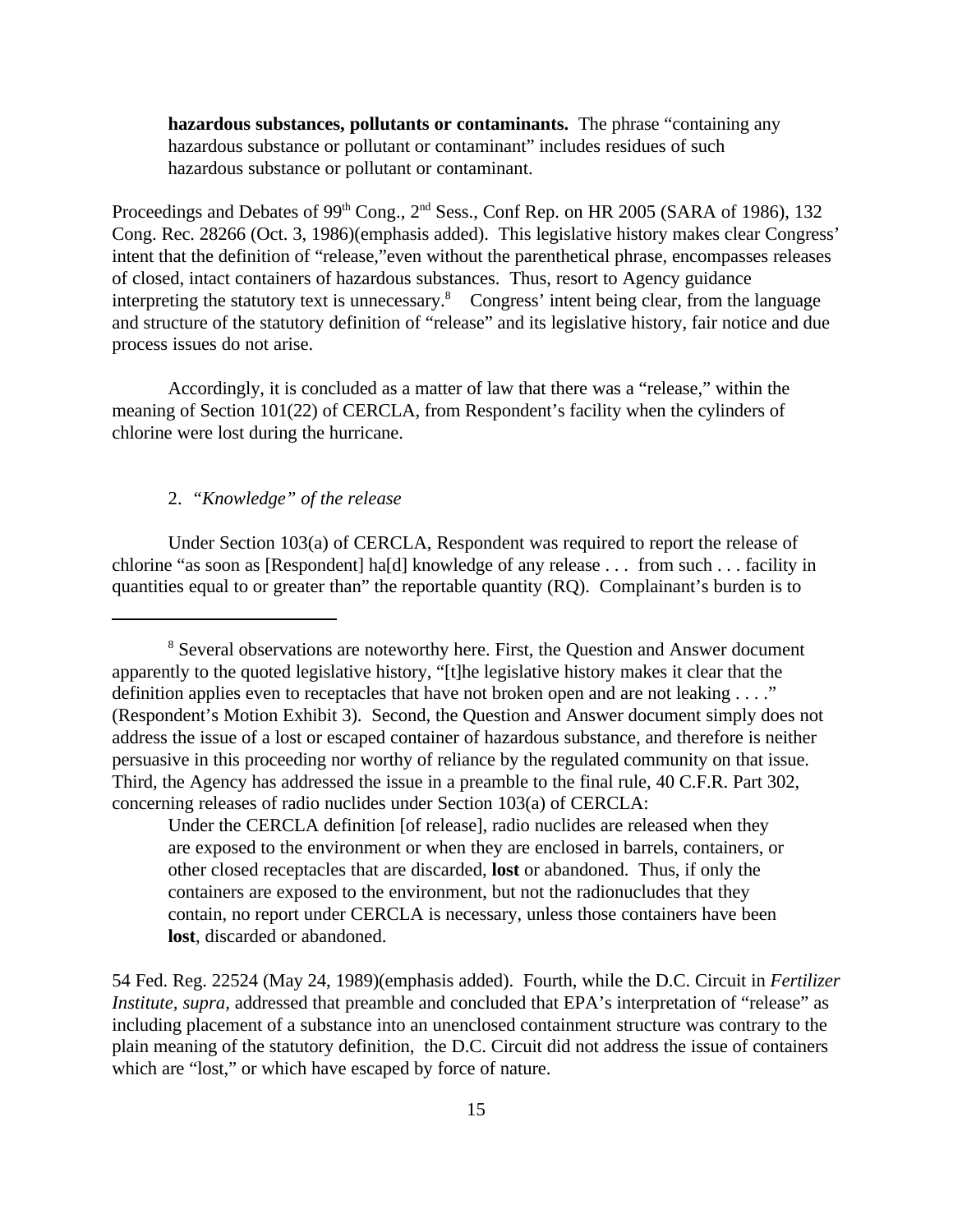establish that no genuine issues of material fact exist and Complainant is entitled to judgment as a matter of law that Respondent failed to notify the NRC as soon as Respondent had knowledge of the release.

Respondent asserts that Complainant has failed to present any probative evidence demonstrating that PRASA had knowledge of a release. Complainant does not specifically allege that Respondent had knowledge of a release of chlorine cylinders. However, PRASA asserts that it did provide notice of the missing cylinders to the NRC, SERC and LEPC, which implies that at some point Respondent had "knowledge" that the cylinders were lost. (Respondent's Motion at 15). Moreover, documents attached to Complainant's Motion indicate that on or about September 23 or 24, 1998, PRASA notified the Civil Defense of Puerto Rico about the missing chlorine cylinders (Complainant's Motion, Exhibits 4, 5). Consistent therewith, the Declaration of Jorge Torres, Operator of Respondent's facility, shows that on September 24, 1998, the third day after the hurricane struck, he was aware of a "potential loss" of chlorine cylinders, as he "did not see the chlorine cylinders in the location where they normally are kept, nor . . . in quickly surveying the area around the collapsed building or in looking through cracks of the collapsed structure" (Respondent's Motion, Declaration of Jorge Torres, ¶¶ 4, 5, 6).

While Respondent does not dispute that it had knowledge that the chlorine cylinders were lost, it argues that there is no evidence that PRASA had knowledge that such loss constituted a "release." Respondent assumes that "knowledge of any release" means knowledge that the facts meet the statutory definition of "release" as a matter of law.

However, even a criminal context under Section 103(b) of CERCLA,<sup>9</sup> "'knowledge' as used in such regulatory statutes [CERCLA] means knowledge that one is doing the statutorily prescribed acts, not knowledge that the statutes or potential health hazards exist." *United States v. Buckley*, 934 F.2d 84, 88-89 (6<sup>th</sup> Cir. 1991)(government needed to establish only knowledge of the presence of the hazardous substance, not knowledge of its legal status, in criminal action under Section 103(b) of CERCLA for failure to provide notification of a release); see also, *United States v. Freter, 31 F.3d 783 (9<sup>th</sup> Cir. 1994)(conviction under Section 103(b) of CERCLA* upheld where defendant knew that substance was hazardous but claimed that he did not report because he did not believe that the facts constituted a release).

Moreover, administrative case precedent holds that "knowledge" under Section 103(a) includes either actual knowledge or constructive knowledge. *Mobil Oil Co.,* 5 E.A.D. 490, EPCRA App. 94-2 (EAB, Sept. 29, 1994)("The duty to report under EPCRA arises as soon as the facility personnel have knowledge that a reportable release has occurred, or should know of such a release"); *citing Genicom Corp.,* EPA Docket No. EPCRA -III-057 (ALJ, July 16, 1992,

<sup>&</sup>lt;sup>9</sup> CERCLA Section 103(b) provides, "Any person . . . in charge of a facility from which a hazardous substance is released . . . who fails to notify immediately the appropriate agency of the United States Government as soon as he has knowledge of such release . . . shall, upon conviction, be fined in accordance with the applicable provisions of Title 18 or imprisoned . . . ."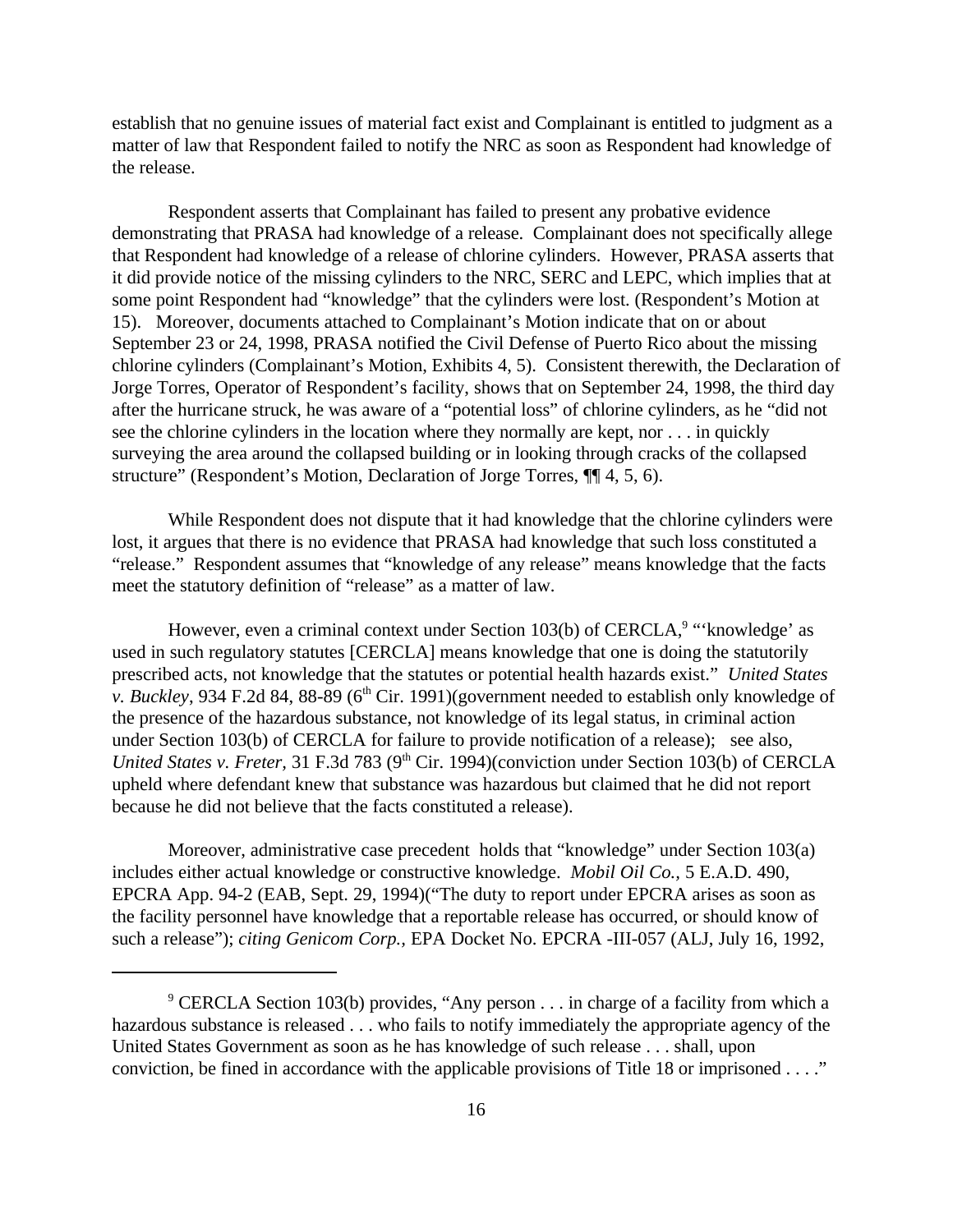*aff'd,* EPCRA App. 92-2 (EAB, Dec. 15, 1992)("[a]t some point . . . the nature of the information can be such that the failure to give notice is indicative of the company not knowing the requirements or being hostile or indifferent to them, rather than an uncertainty that a release in reportable quantities has taken place"); *see also, Thoro Products Co.,* EPA Docket No. EPCRA VIII-90-04, 1992 EPCRA LEXIS 2 (ALJ, May 19, 1992)("under Section 304(a) of EPCRA, if the owner or operator of a facility personally possesses either actual knowledge or constructive knowledge of a release . . . the immediate reporting requirements of the section must be met")(quoting 52 Fed. Reg. 13378, 13393 (April 22, 1987)("if the facility owner/operator should have known of the release, then the fact that he or she was unaware of the release will not relieve the owner/operator from the duty to provide release notification" under EPCRA)).

Thus, Complainant need not prove that Respondent had knowledge that the lost chlorine cylinders constituted a "release" under CERCLA. The pleadings and parties' motions for accelerated decision establish that at some point in time Respondent had knowledge that an amount of chlorine exceeding the reportable quantity was lost during the hurricane. Such knowledge constitutes "knowledge of any release . . . of a hazardous substance from such . . . facility in quantities equal to or greater than [the RQ]" within the meaning of Section 103(a) of CERCLA, and thus triggered the notification requirements of CERCLA and EPCRA.

The questions remaining as to Respondent's liability are whether Respondent provided notification to the NRC, SERC and LEPC as required by Section 103(a) of CERCLA and Section 304 of EPCRA, and if so, at which point in time Respondent had "knowledge" of the release, and whether notice was provided to the NRC "as soon as" Respondent had such knowledge, and whether it was provided to the SERC and LEPC "immediately."

Complainant asserts that Respondent did not provide such notice, as evidenced by letters from the NRC, SERC and LEPC (Complainant's Motion. Exhibits 7, 8, 9). Respondent asserts that it provided notice to the NRC on October 13, 1998, as evidenced by Complainant's documentation (Respondent's Motion at 15, Complainant's Motion Exhibit 4 p. 5). Respondent asserts that it provided immediate notice to the SERC, as evidenced by Declarations of Jorge Torres, operator of Respondent's Jayuya wastewater treatment plant, and Antonio Pardo, PRASA's Alternate Emergency Coordinator for State Civil Defense matters. Mr. Torres states that when he reached the facility on September 24, 1998, saw that the chlorine storage building had collapsed and did not see the chlorine cylinders, he "went immediately to the Jayuya Police Department to report the potential loss of chlorine cylinders," as there was no phone or radio service available, and that the Jayuya Police Department reported the incident to the Utuado Police Department which in turn reported it to PRASA's emergency control center (Declaration of Jorge Torres ¶¶ 5, 6). Mr. Pardo states that on September 24, 1998, when he was on duty at the Emergency Operations Center for the State Civil Defense, he received a call from PRASA's Emergency Operations Center reporting a suspected loss of four cylinders of chlorine gas from the Jayuya wastewater treatment plant, that he immediately reported the incident to all other members of the State Emergency Committee present at the Operations Center at the time, and to the Ponce Civil Defense, which is the relevant local emergency coordinator (Declaration of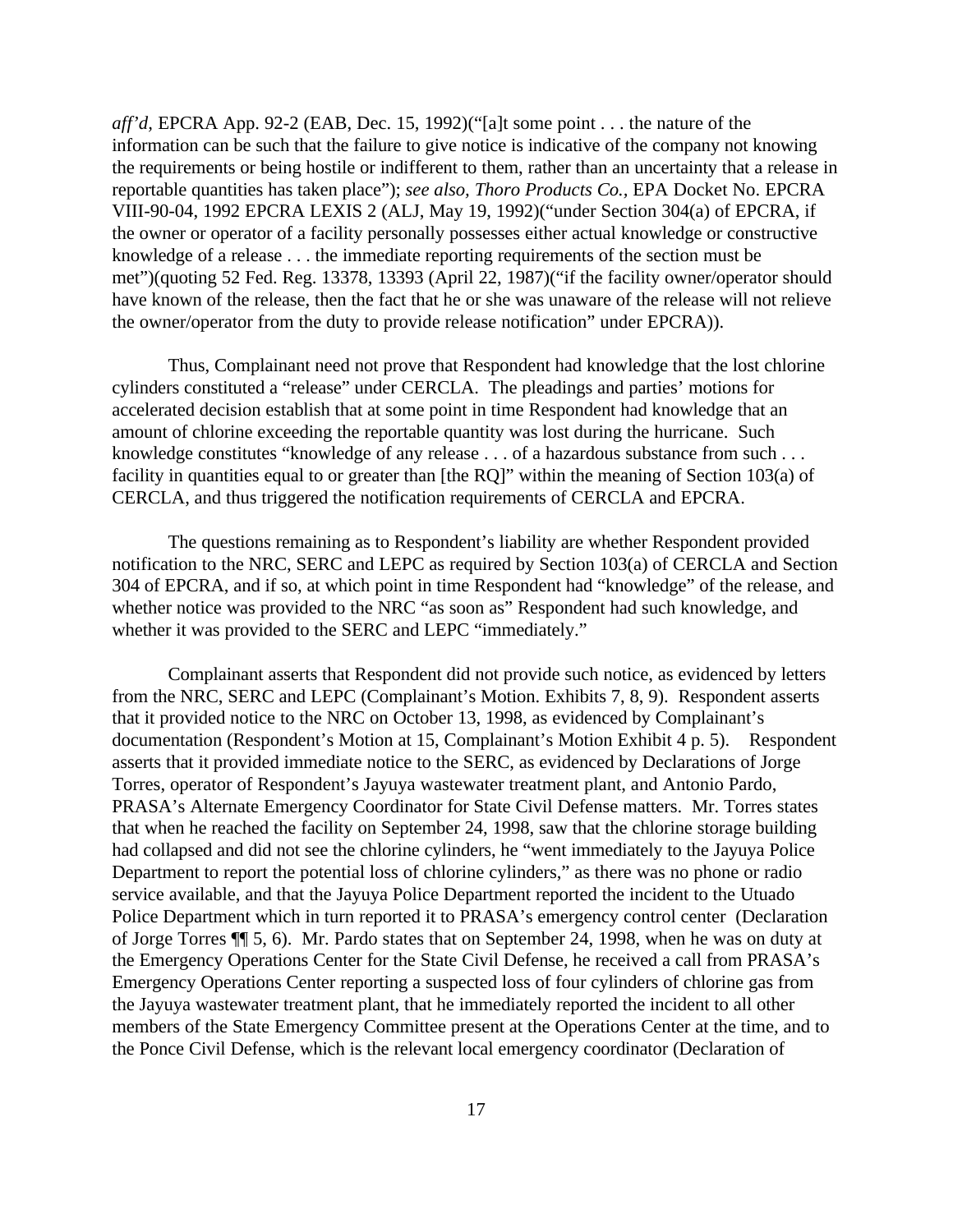Antonio Pardo ¶¶ 5-8). Mr. Pardo also states that on the evening of September 24, 1998, he requested assistance from the Puerto Rico National Guard for a helicopter (*Id.* ¶ 10). Respondent urges that as operator of the NRC, notice provided to the Coast Guard should be imputed to the NRC.

Respondent has raised genuine issues of material fact as to whether it provided notification to the SERC and LEPC as required by Section 304 of EPCRA. There are also issues of fact as to whether Respondent provided notice to the NRC. Assuming Respondent's admission as true that it provided notice to the NRC on October 13, 1998, it would appear that such notice was not given "as soon as" Respondent had knowledge of the "potential loss" of chlorine cylinders on September 24, 1998. However, the facts surrounding Respondent's "knowledge" of the release and notice to the NRC are not yet clear and may be relevant to assessment of any penalty against Respondent. Accordingly, accelerated decision will not be granted as to Respondent's liability for Counts I, II or III of the Complaint.

Therefore, Complainant's Motion is denied as to the issues of whether Respondent failed to notify the NRC as soon as it had knowledge of the release as required by Section 103(a) of CERCLA, and whether Respondent failed to "immediately provide notice" to the SERC and LEPC as required under Section 304 of EPCRA.

#### 3. *Summary*

In summary, Complainant has established, on undisputed facts and as a matter of law, that a release of a reportable quantity of chlorine, a hazardous substance, occurred from Respondent's facility within a 24-hour period on or about September 21, 1998. Accordingly, it is concluded that Respondent was required to provide notice of the release in accordance with Section 103(a) of CERCLA and Section 304 of EPCRA. Complainant has not, however, established the absence of genuine issues of material fact as to whether Respondent failed to provide such notice. The issue of Respondent's liability for the three counts of violation alleged in the Complaint, and if liability is found, the issue of any penalty to impose against Respondent, remain in controversy and are reserved for hearing.

#### ORDER

- 1. Respondent's Motion for Accelerated Decision is **DENIED.**
- 2. Complainant's Motion for Accelerated Decision is **GRANTED in part,** on issues as to whether a "release," within the meaning of CERCLA Section 101(22), of a reportable quantity of chlorine, a hazardous substance, occurred from Respondent's facility on or